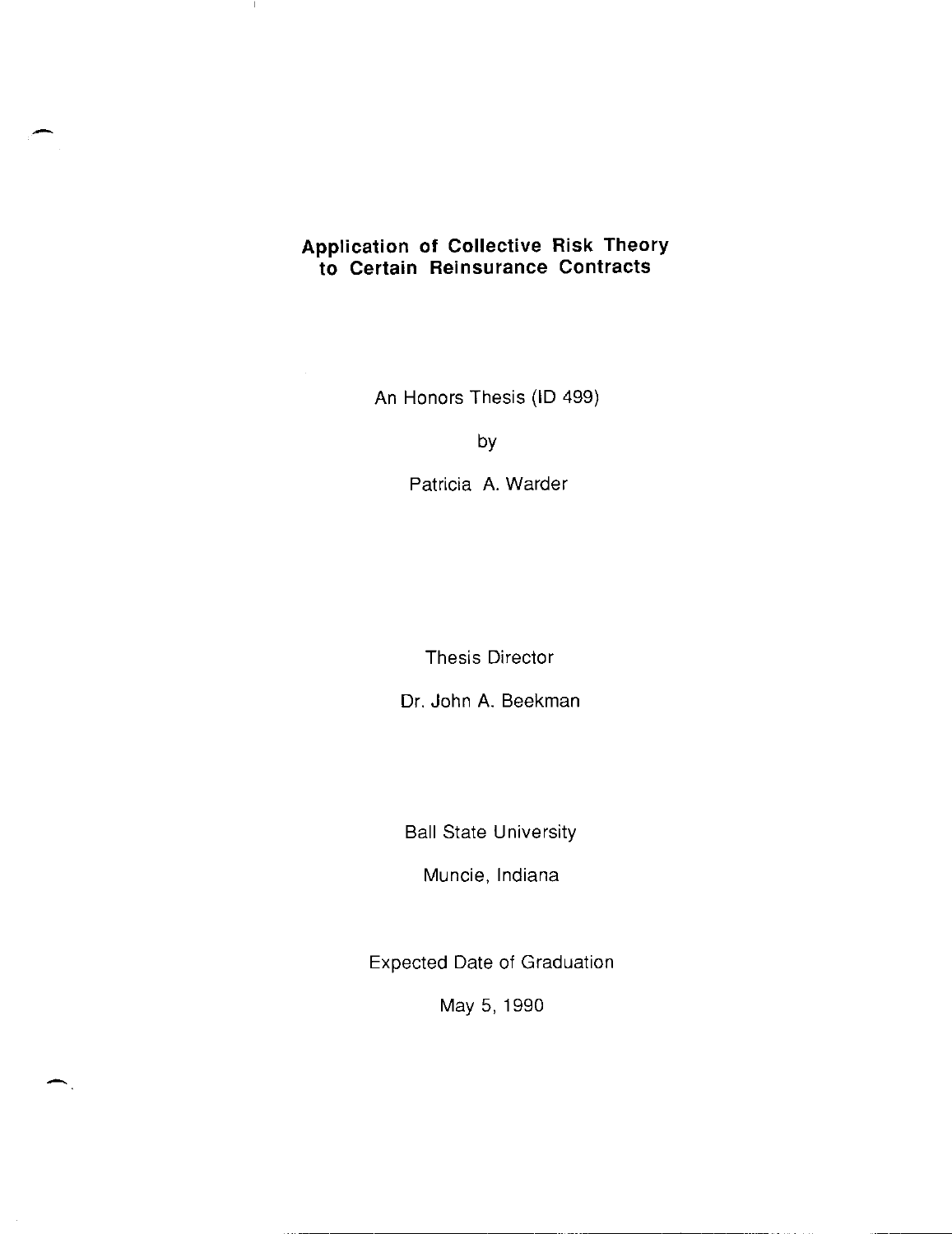

-

-

#### **Acknowledgements**

I would like to thank those people with whom I worked as a summer student in the reinsurance actuarial department at American United Life. As a result of all of their knowledge and patience, I expanded my knowledge of insurance and learned that actuarial work is both challenging and enjoyable. I would especially like to thank David Wylde, my supervisor this summer, who provided me with a variety of interesting projects and continually helped me follow through on them, and William MacLafferty, who provided me with and helped me to complete the project concerning specific stoploss reinsurance. **It** was my experience this summer that prompted me to write this thesis concerning the application of collective risk theory to certain reinsurance contracts.

I would also like to thank Dr. John Beekman for his help in completing my honors thesis and the guidance that he has provided me throughout my entire college career. I appreciate the many hours that he has spent giving me advise, providing me with ideas, helping me with my course work, and proofreading my drafts. The actuarial science program at Ball State University has benefited greatly from the knowledge and experience of Dr. Beekman.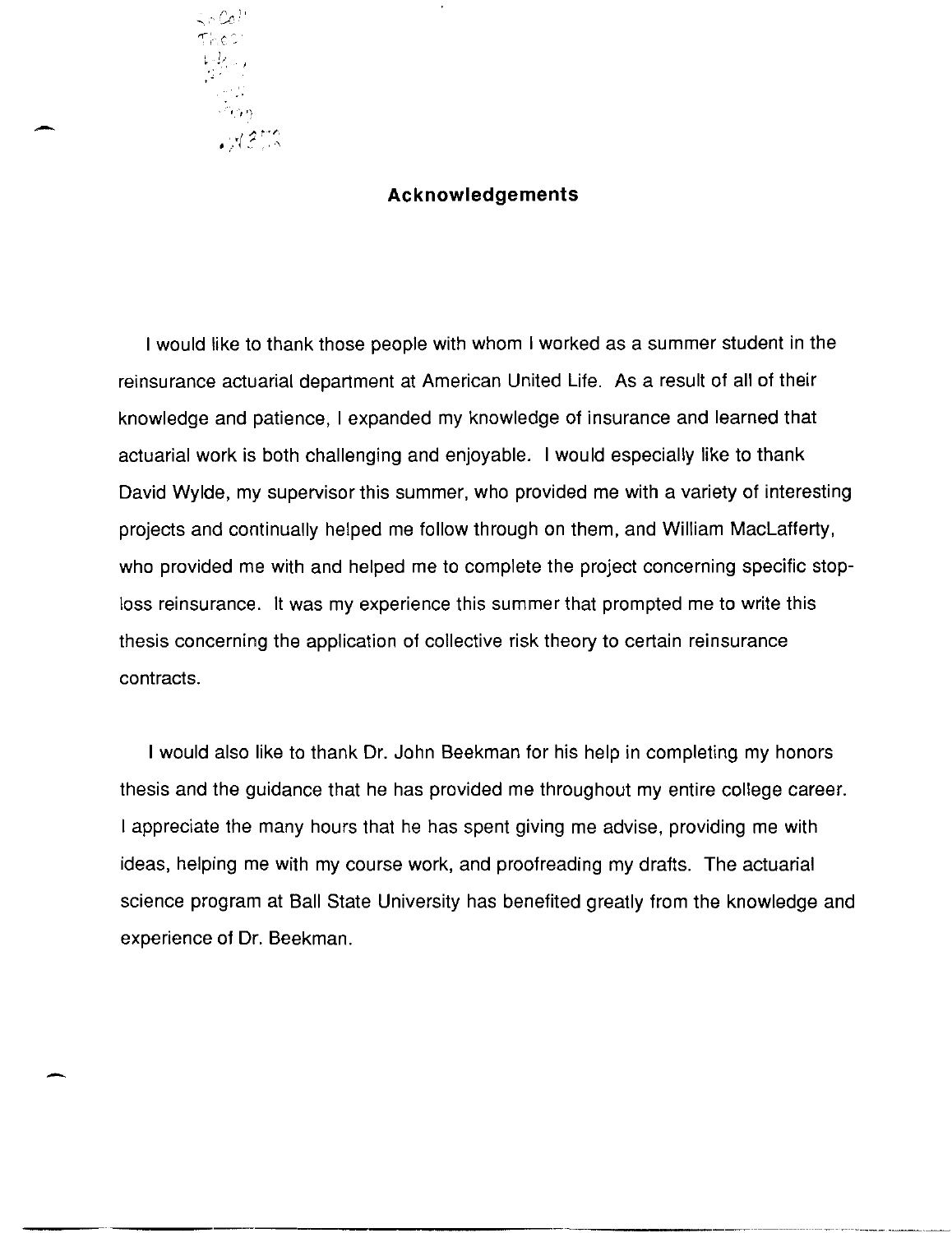# **Application of Collective Risk Theory to Certain Reinsurance Contracts**

- I. Introduction
- **II.** Reinsurance and Retention Limits
	- A. Definition of Reinsurance
	- B. Factors to Consider About Retention Limits
	- C. Advantages of Reinsurance
- **III.** Nonproportional Reinsurance
- IV. Specific Stop-Loss
- V. Risk Theory Application
	- A. Risk Theory and Reinsurance
	- B. Risk Theory and Stop-Loss
	- C. Experience Rating and Stop-Loss
- VI. My Summer Experience With Stop-Loss: A Realistic Application
	- A. Factors Involved in Determining Stop-Loss Rates
		- 1. Amount of Reinsurance Coverage
		- 2. Payment Period Specification
		- 3. Characteristics of Employees Being Covered
		- 4. Characteristics of Ceding Company
		- 5. Provisions Provided Under the Policy
		- 6. Miscellaneous Factors
	- B. Calculations of Stop Loss Rates
- VII. Conclusion

VIII. Works Cited

-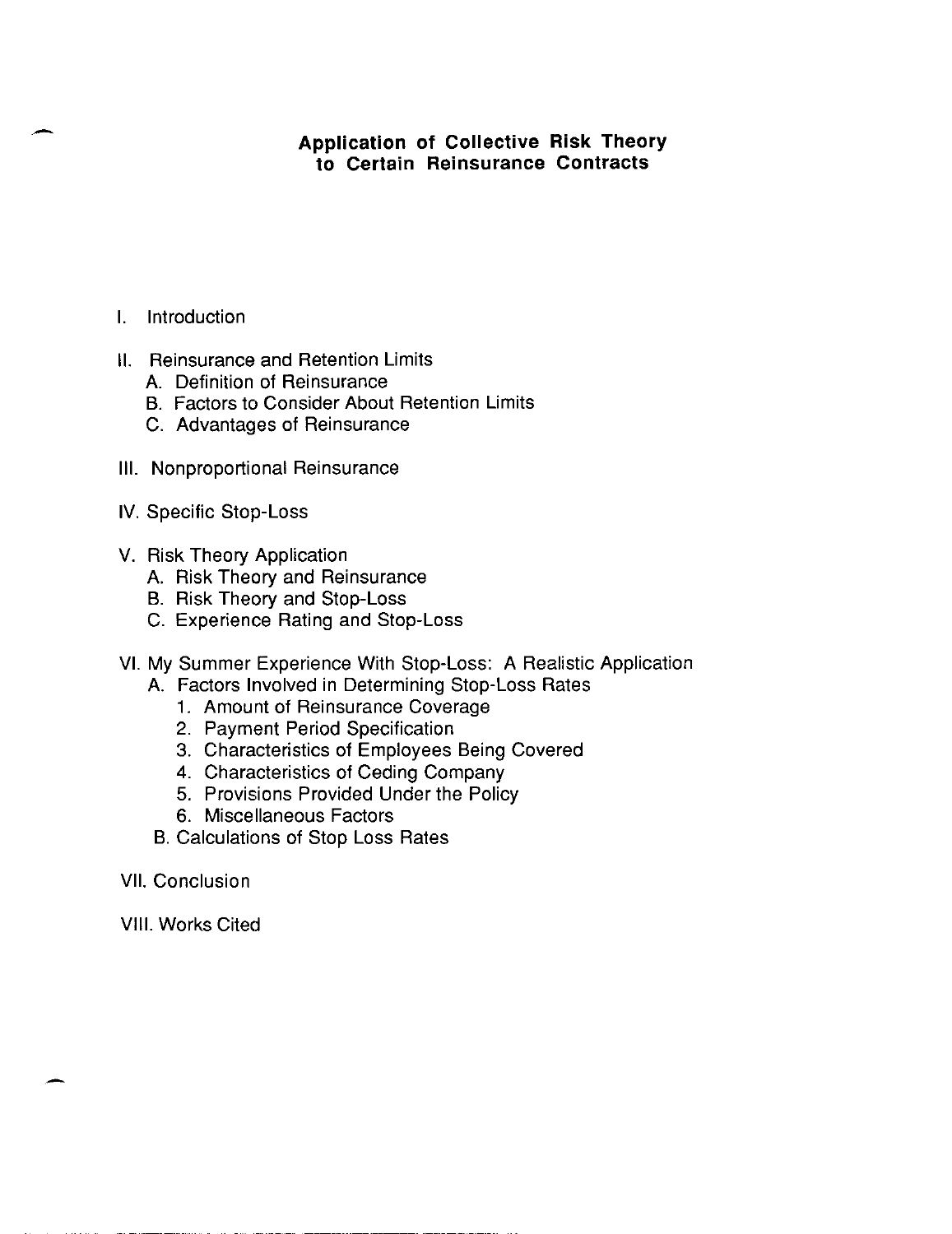# - **Table of Contents**

| Section I:              | Introduction                                                                |    |
|-------------------------|-----------------------------------------------------------------------------|----|
|                         | Section II: Reinsurance and Retention Limits                                | 2  |
|                         | Section III: Nonproportional Reinsurance                                    | 5  |
|                         | Section IV: Specific Stop Loss                                              | 8  |
|                         | Section V: Risk Theory Applications                                         | 9  |
|                         | Section VI: My Summer Experience With Stop-Loss:<br>A Realistic Application | 14 |
| Section VII: Conclusion |                                                                             | 20 |
|                         | Appendix I: Specific Stop-Loss Rate Calculation Worksheet                   | 22 |
|                         | Appendix II: Specific Stop-Loss Rate Calculation                            | 23 |
|                         | Section VIII: Works Cited                                                   | 24 |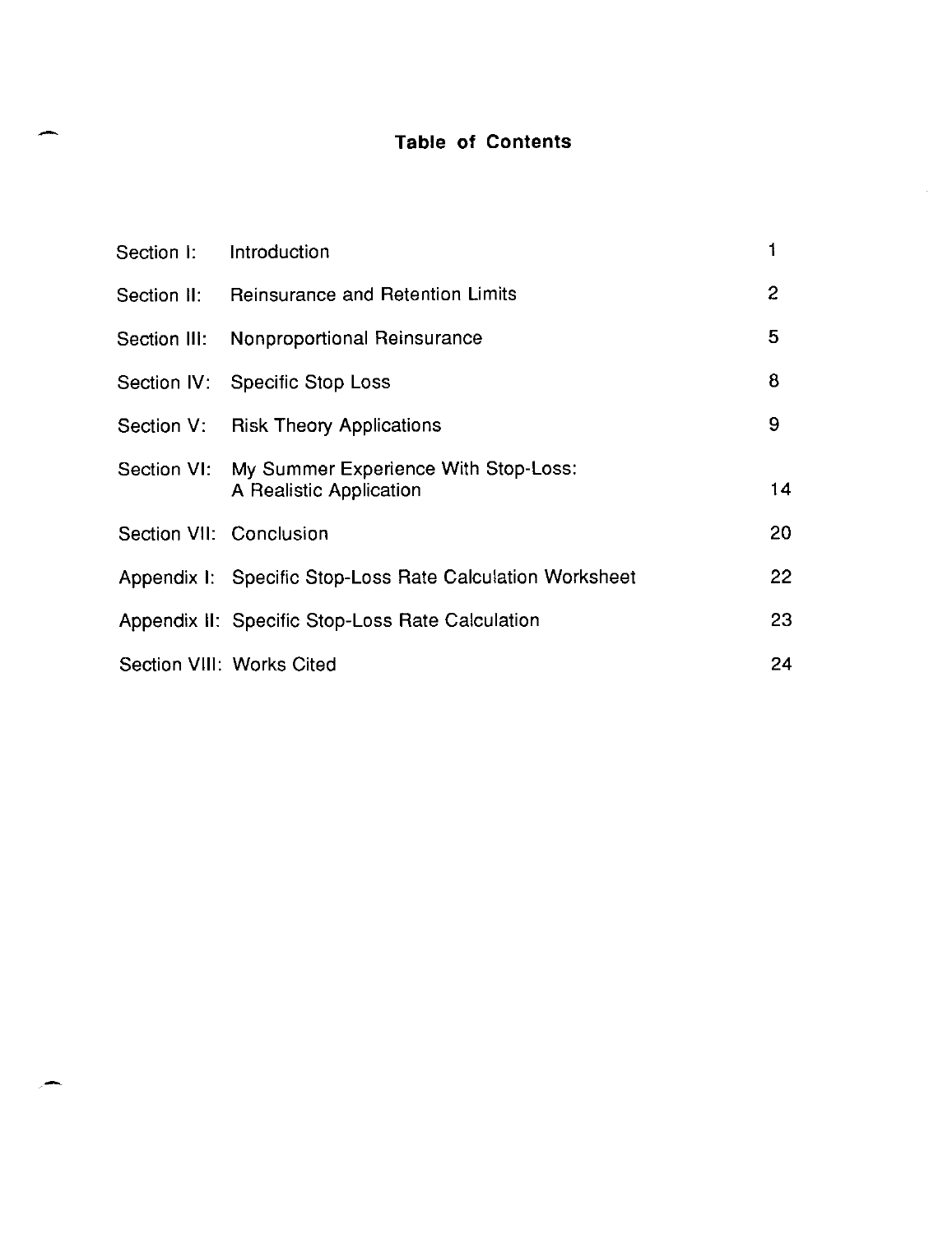# **Application of Collective Risk Theory to Certain Reinsurance Contracts**

-

#### Section I: Introduction

My interest in the specific stop-loss area of reinsurance began during my summer internship with a large midwestern mutual life insurance company. Reinsurance was an area of insurance that I knew very little about when the summer began. As the summer progressed I gained a working knowledge of reinsurance and began to realize its importance in the field of insurance. One project that I worked on throughout the summer dealt with specific stop-loss. **The** project consisted of considering the basic factors involved in specific stop-loss and then compiling a Lotus worksheet that would provide a set of rates given various input factors. I became interested in this particular branch of reinsurance and wanted to pursue further my understanding of this subject. I hope to apply the things that I learned this summer to the use of collective risk theory in order to expand my knowledge of specific stop-loss reinsurance.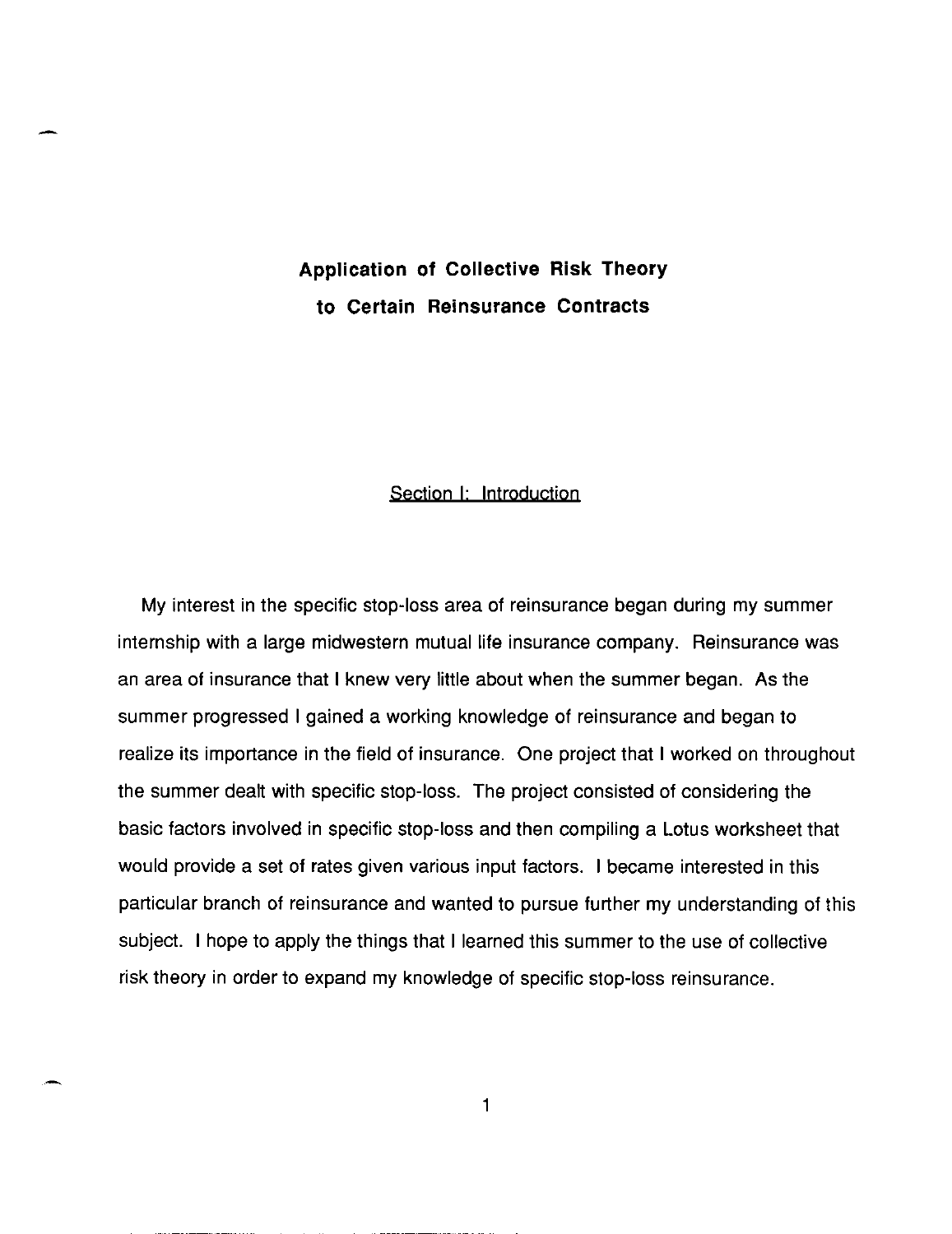#### Section II: Reinsurance and Retention Limits

The basic idea of reinsurance is that one insurance company insures one or more portfolios of policies issued by another insurance company. According to Kenneth Black and Harold Skipper, authors of Life Insurance, "Reinsurance may be defined as a device by which a life insurance company transfers all or a portion of its exposure under a life insurance policy to another company. It is insurance for the insurer" (p.431). The insurance company that is receiving the coverage is referred to as the ceding company while the company taking on the risk is the reinsurer.

The first step in the basic reinsurance process is for an insurance company to decide on an upper limit to the amount of money that they can pay on a claim, or the retention limit. In his paper entitled "Limits of Retention for Ordinary Life Insurance", Irving Rosenthal pointed out, ''The primary purpose, although not the exclusive purpose, of a schedule of retention limits is to obtain a stabilization of mortality experience" (p.6). However, in order to stabilize mortality experience it is necessary to understand the variations that may occur in mortality. According to Irving Rosenthal, these variations include chance variation, secular variation, catastrophic variation, cyclical variation, and variation due to incorrect classification of risk or insufficient knowledge of basic mortality.

Chance variation involves the use of a probabilistic mathematical approach. The assumption here is that there is a correct theoretical mortality rate and any variation from that rate is caused from the sample size being too small. The assumption is that if the sample size were large enough, the mortality rate would be completely accurate.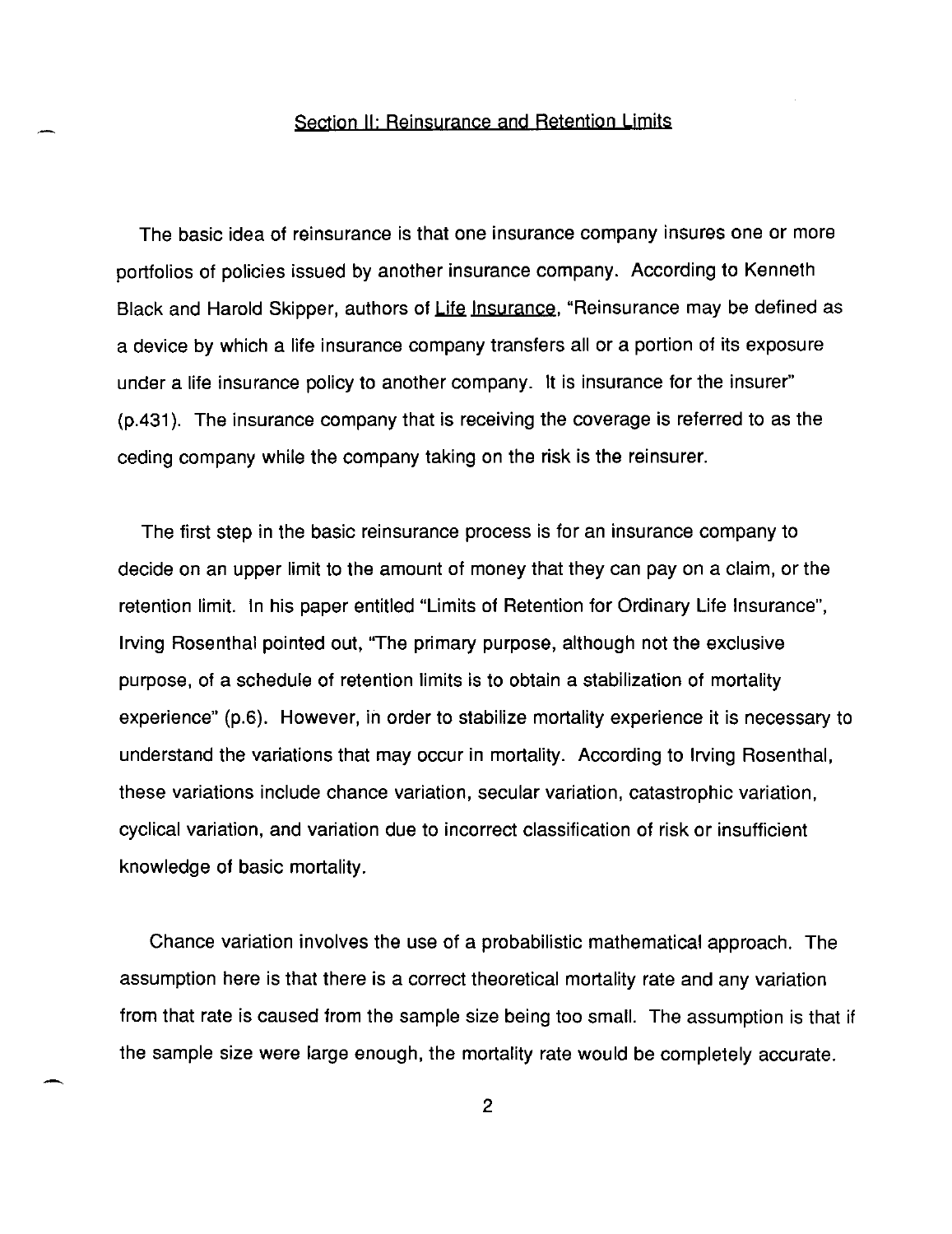This is the most important variation to consider when deciding upon a retention limit.

Secular variation refers to the mortality rates changing slowly but permanently over a long period of time as a result of improved health care and economic conditions. As medical technology has become more advanced and people have become more aware of the importance of eating right and exercising, over the years mortality experience has improved. This change in mortality experience is a result of secular variation. Catastrophic variation is a type of secular variation that is more sudden and less permanent.

Cyclical variation deals with changes in mortality rates that vary according to changes in the economic or social cycle and return back to normal when the economic or social situation returns to normal. It has been shown that mortality experience during a depression is higher than during regular economic conditions. According to Irving Rosenthal, "This, it is supposed, results from the combination of the 'boomperiod' relaxation of underwriting standards and the severe economic strains suffered by many large policyholders during depression periods" (p. 14). Cyclical variation therefore takes into account the effect of the cycles of the economy on mortality experience.

Another possible cause of a variation in mortality experience results from insufficient knowledge of basic mortality. This situation is prominent in smaller companies that do not have enough experience to have sufficient information concerning mortality rates, or even in a larger company that is experimenting with a new form of coverage. It is important to consider all of these factors that may contribute to fluctuations in mortality in order to set realistic retention limits.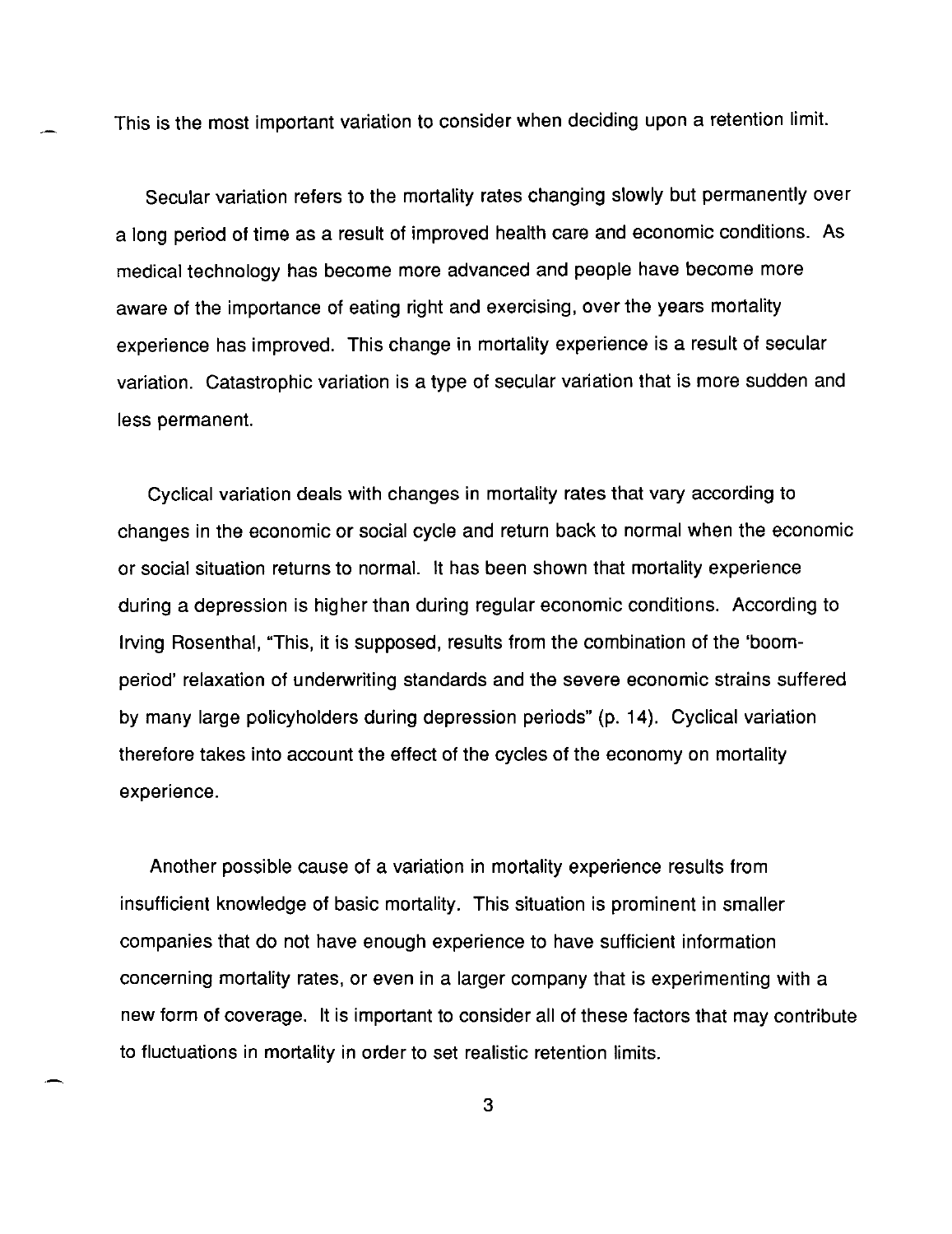A good example of some of the factors involved in actually selecting a suitable retention limit can be found in Dr. John A. Beekman's Two Stochastic Processes (pp. 55-56). In Dr. Beekman's example, a company is considering raising its retention limit from \$20,000 to \$50,000. The current distribution has weights of .3, .2, .3, and .2 at \$2,000, \$5,000, \$10,000, and \$20,000. The example states that a \$50,000 retention level would spread the \$20,000 policies evenly among \$20,000, \$30,000, \$40,000, and \$50,000 face amounts. The following represents these two distributions:

$$
P_{1}[X \leq z] = 0 \quad \text{for } z < 2
$$
\n
$$
.3, \quad 2 \leq z < 5
$$
\n
$$
.5, \quad 5 \leq z < 10
$$
\n
$$
.8, \quad 10 \leq z < 20
$$
\n
$$
1.0, \quad 20 \leq z
$$
\n
$$
P_{2}[X \leq z] = 0, \quad z < 2
$$
\n
$$
.3, \quad 2 \leq z < 5
$$
\n
$$
.5, \quad 5 \leq z < 10
$$
\n
$$
.8, \quad 10 \leq z < 20
$$
\n
$$
.85, \quad 20 \leq z < 30
$$
\n
$$
.9, \quad 30 \leq z < 40
$$
\n
$$
.95, \quad 40 \leq z < 50
$$
\n
$$
1.00, \quad 50 < z
$$

-

-

As in the example, consider the initial amount of capital, u, needed to hold the probability of ruin below .01. For the first distribution the initial amount of capital needed would be \$125,000 to keep the probability of ruin below .01. For the second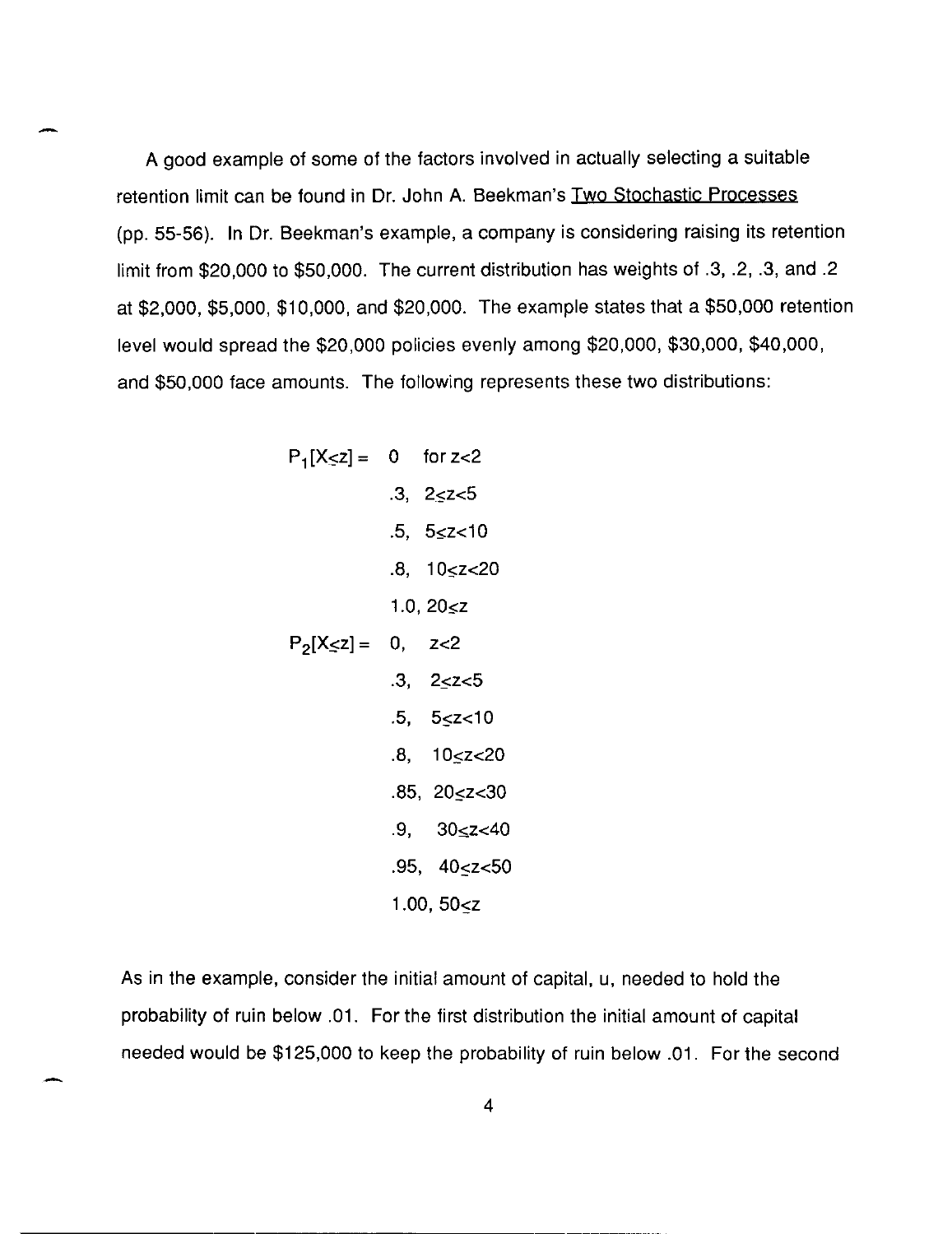distribution, this initial amount would go up to \$250,000. This means that increasing the retention limit from \$20,000 to \$50,000 would require \$125,000 more of initial capital. It is evident from this example that the retention limit is an important factor and must be carefully considered.

Once the retention limit has been set, then any policies which would require a payment that is more than this amount must be reinsured to the amount in excess of the retention limit. For example, an insurance company may decide that their upper limit for any claim will be \$700,000. If someone wants to buy a policy for \$1 ,000,000 then the insurance company will need to obtain \$300,000 of reinsurance. If a claim should occur, the ceding company would pay \$700,000 while the reinsurer would pay the other \$300,000. This is the basic idea of reinsurance in its simplest form.

While reinsurance provides additional business to the reinsurer, there are also several advantages of reinsurance to the ceding company. The most basic advantage is to relieve the company of the possibility of financial devastation caused by a particular claim or group of claims. Catastrophes in which a large number of people are killed at one time could have a harmful effect on the financial status of an insurance company that is not reinsured to some degree. The recent crash of Flight 103 is an example of a catastrophe that had a major effect on certain insurance companies.

Another major advantage of reinsurance to the ceding company is the guidance and advice that the reinsurer provides them. Since the reinsurer is obligated to pay part of the claims of the ceding company, the reinsurer has a definite interest in the underwriting and history of the ceding company as well as the basic components of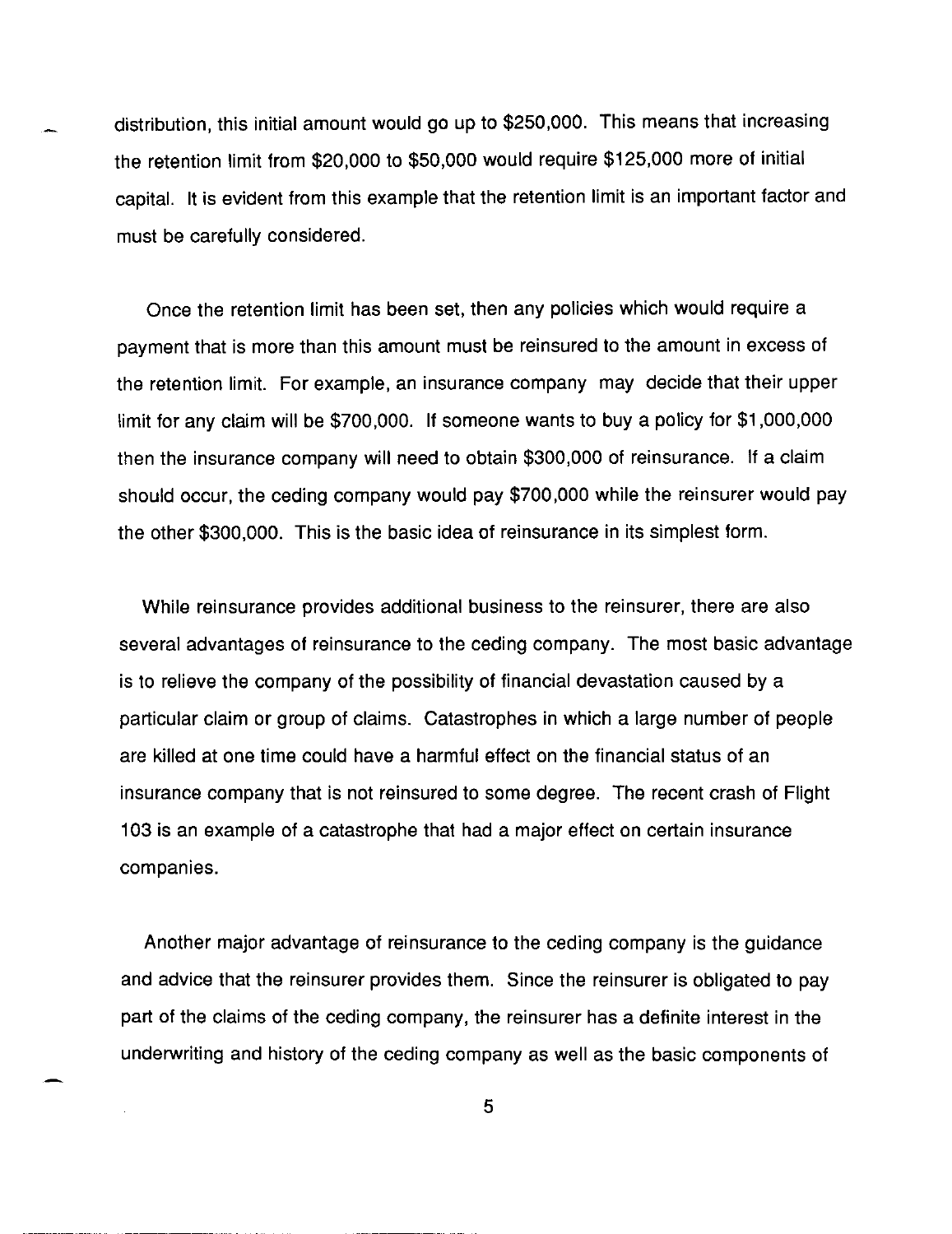the policy. In working together with the reinsurer, the ceding company gains from the knowledge and experience of the reinsurer. This could prove to be helpful to smaller companies, new companies, or companies that wish to experiment with a new type of coverage.

#### Section **III;** Nonproportional Reinsurance

Proportional reinsurance is the most common type of reinsurance, especially in the area of life insurance. In a proportional reinsurance contract, it is decided in advance that the reinsurer will pay a certain percentage of each claim and the ceding company will pay the rest. An example would be if the reinsurer agreed to pay 40% of the claim, leaving the ceding company to pay 60%. So if a claim amounted to \$5,000, the reinsurer would pay \$2,000 and the ceding company would pay \$3,000. If the claim amount was \$200,000, the reinsurer would be required to pay \$80,000 and the ceding company would pay \$120,000.

In nonproportional reinsurance, no proportion is determined in advance. A nonproportional contract may state that the reinsurer will pay any amount in excess of \$50,000. If a claim amount was \$5,000, then the reinsurer would pay nothing, or 0%, and the ceding company would pay the remaining \$5,000, or 100%. However, if the claim was in the amount of \$200,000, the reinsurer would pay \$150,000, or 75%, and the ceding company would pay the remaining \$50,000, or 25%. In his article entitled "Introduction to Nonproportional Reinsurance", Herbert L. Feay pointed out, "The kind of reinsurance that protects against all fortuitous variations in claim rates and claim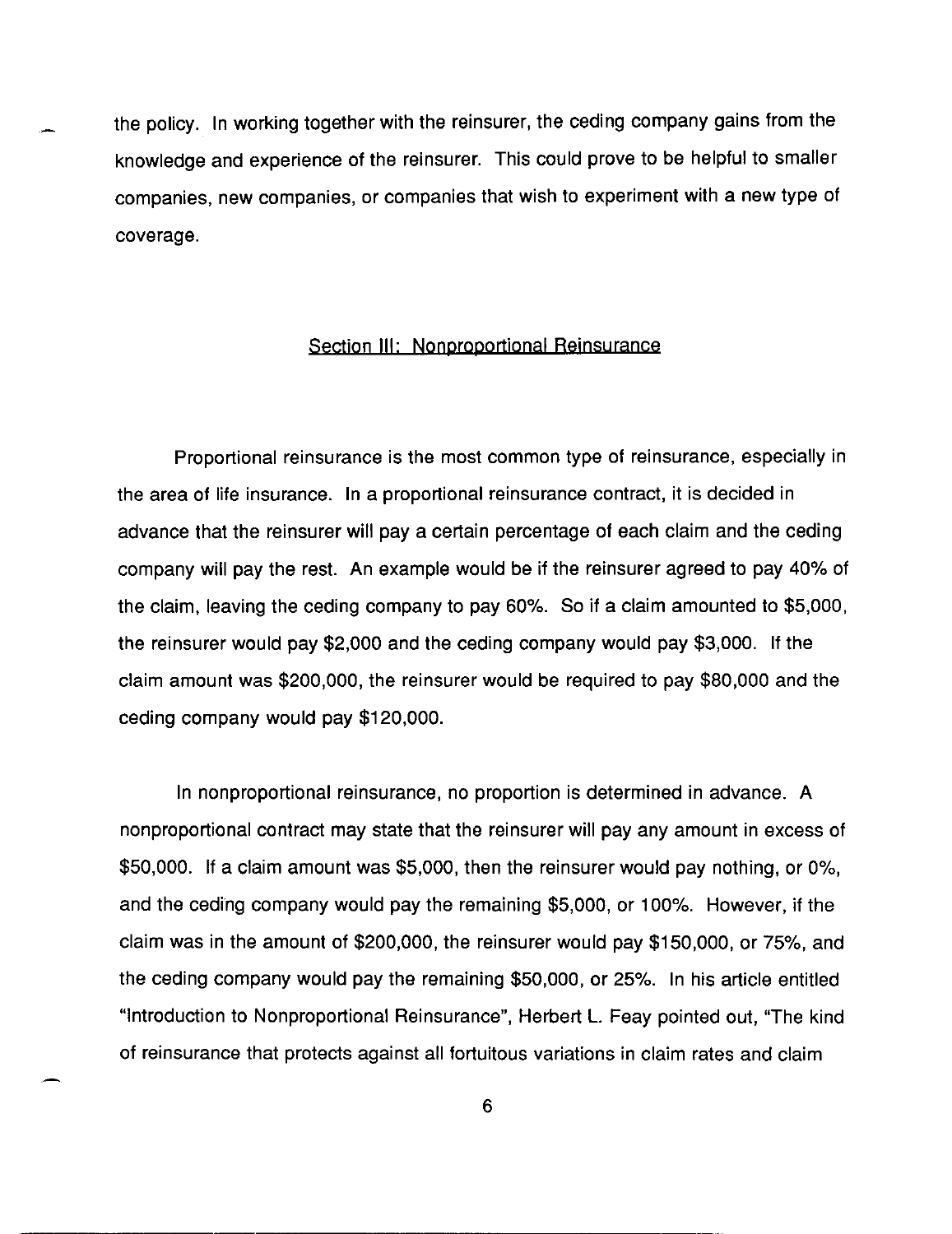costs is complete nonproportional reinsurance" (p. 25).

Nonproportional reinsurance commonly takes the form of catastrophe reinsurance, excess-of-Ioss, or stop-loss reinsurance. Catastrophe reinsurance, as illustrated in John C. Wooddy's "Risk Theory and Reinsurance", involves setting a limit to the amount that a ceding company would have to pay for claims that arise from a single accident. Usually the contract sets a maximum amount per policy and per accident that the ceding company will have to pay.

Consider, for example, a catastrophe policy that specifies that the ceding company will pay up to \$100,000 per life and up to \$1,000,000 per event. The reinsurer will therefore pay any claims in excess of these amounts. Consider an example where four actuaries, all policyholders with the ceding company, were traveling by train to an actuarial exam seminar. The train derailed, killing all of the passengers. Each actuary had \$100,000 of life insurance and \$50,000 of accidental death benefit. The ceding company would therefore be required to pay \$400,000, since \$100,000 is the maximum amount per life that the ceding company would have to pay. The reinsurer would then be responsible for the remaining \$200,000. If each of the actuaries had had \$100,000 of accidental death benefit rather that \$50,000, the ceding company would still only have to pay \$400,000, since this is the maximum amount per life as specified in the contract, and the reinsurer would be responsible for the remaining \$400,000. If twenty actuaries had been on board, each with \$100,000 of life insurance and \$100,000 of accidental death benefit, the ceding company would have been required to pay \$1,000,000, which is the maximum amount per event specified in the contract. The reinsurer would then be responsible for the remaining \$3,000,000 in claims.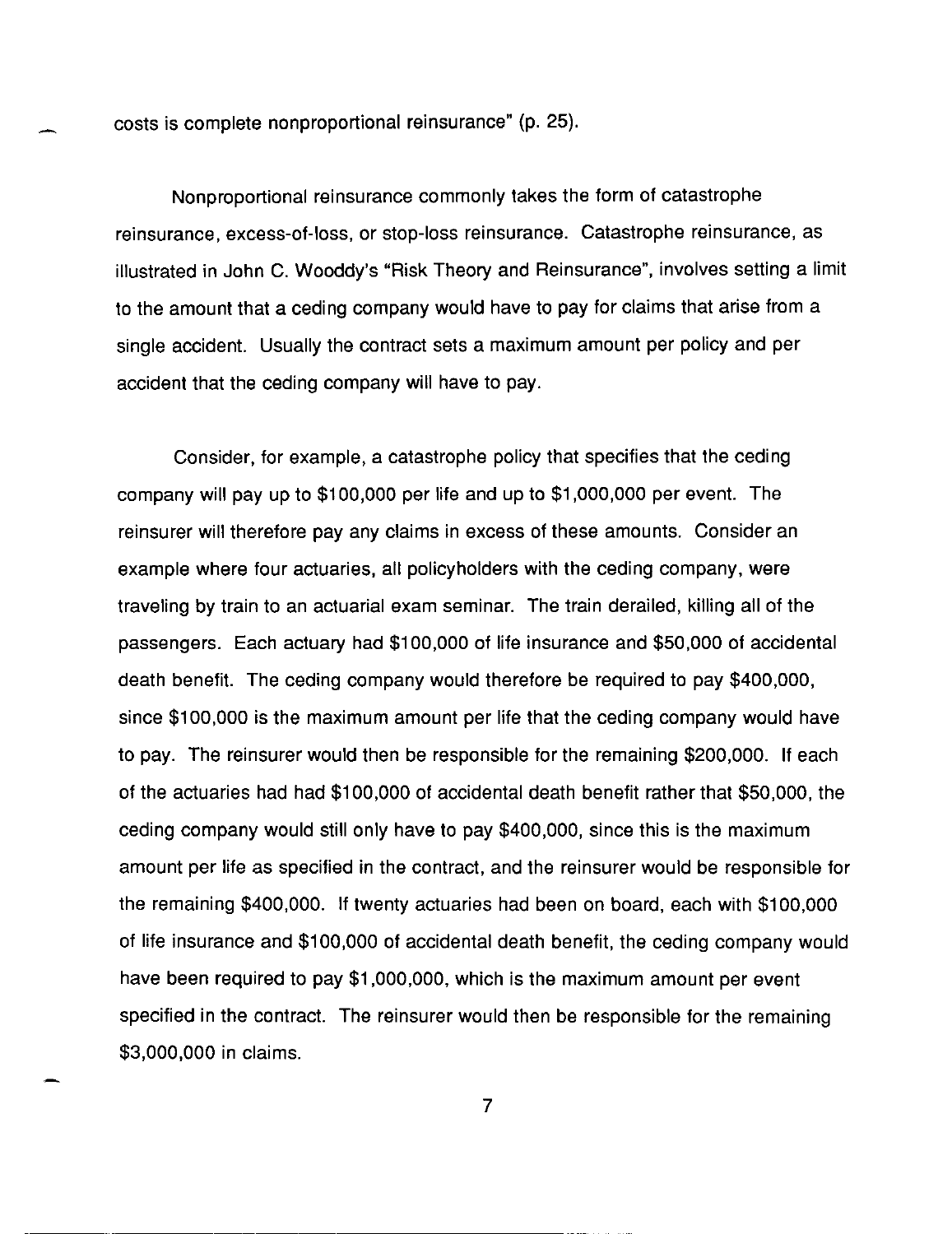Excess-of-Ioss reinsurance involves setting an amount in advance concerning a single claim above which the reinsurer agrees to pay. Stop-loss is a similar idea, but it concerns aggregate claims. Stop-loss is, however, the most difficult of the three to consider. Catastrophic reinsurance represents a small line of reinsurance contracts, and excess-of-Ioss, dealing with a single policy, can be adjusted fairly easily. However, this is not the case for stop-loss. John C. Wooddy, the author of "Risk Theory and Reinsurance", explains, "The principal company will normally purchase stop-loss in contemplation of an increase of sizable proportions in its retention limit. Cancellation of the stop-loss cover, therefore, could have an awkward result" (p.5). Stop-loss reinsurance is therefore a line of insurance that must be considered carefully.

#### Section IV: Specific Stop-Loss

Specific stop-loss provides reinsurance to a company that is providing group insurance to a set of employees. In a standard reinsurance agreement, the ceding company pays a certain amount of an entire claim and the reinsurer must pay the rest. However, in a specific stop-loss agreement, the ceding company agrees to pay a certain amount of claims incurred during a specified period of time while the reinsurer pays the rest. The basic difference between standard reinsurance and specific stoploss then is that specific stop-loss sets a specified period of time in which the claims must be incurred in order to be covered by the reinsurer. Specific stop-loss considers the accumulated amount of claims incurred during a specified period of time.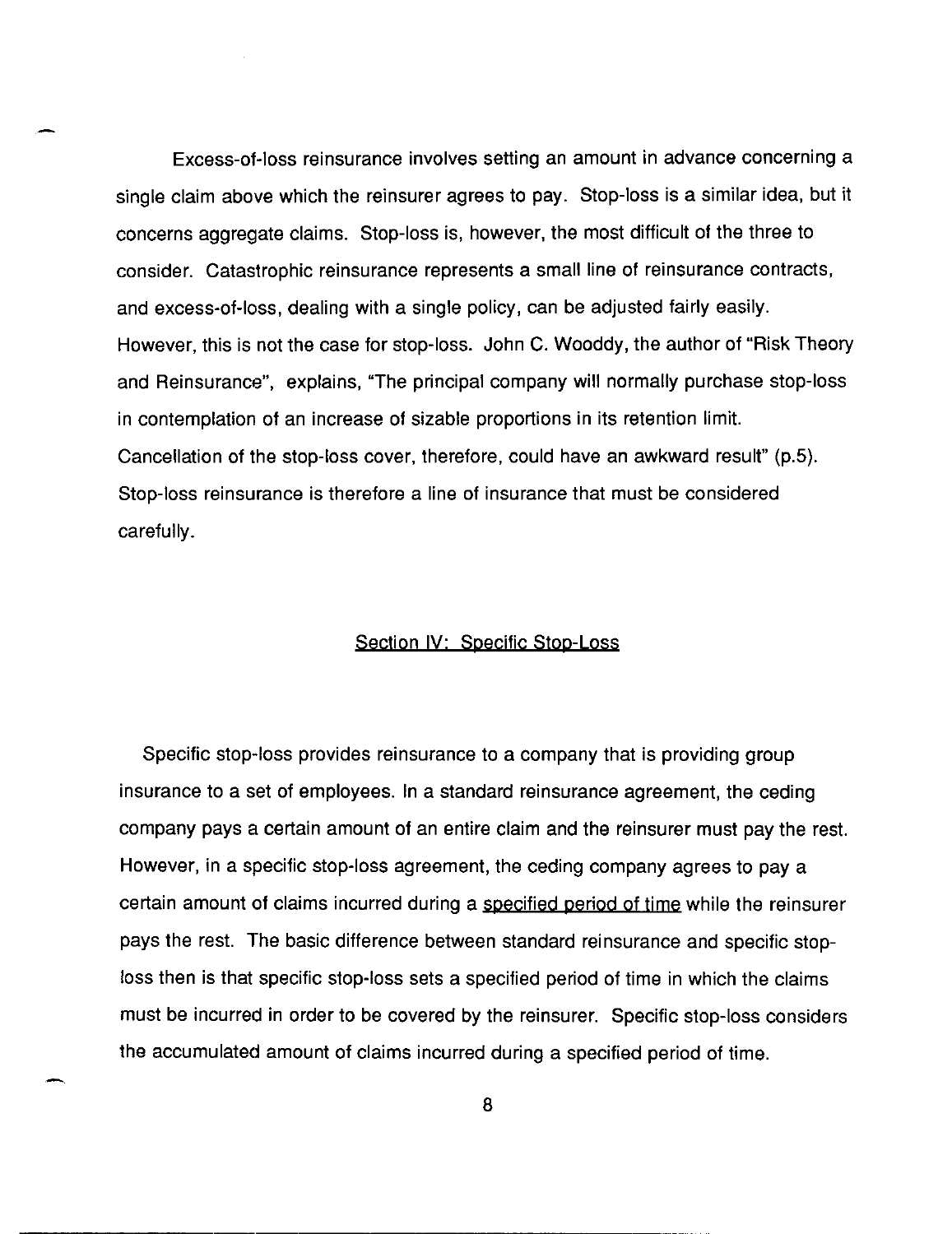Consider an example where the ceding company agrees to pay up to \$100,000 in medical expenses incurred in a given year for each employee. In that year, if the medical expenses for the entire year totaled less than this amount, the ceding company would pay all claims. If an employee had a few common medical expenses throughout the year that totaled \$10,000, the ceding company would be expected to pay for all of the claims for that year. If the \$100,000 amount was exceeded, however, the reinsurer would pay any amount in excess of the \$100,000. If an employee had to have a kidney transplant that cost \$250,000, then the ceding company would pay \$100,000 while the reinsurer would have to pay the remaining \$150,000.

#### Section V: Risk Theory Applications

Collective risk theory is a vital concept in considering reinsurance in that the purpose of risk theory is to examine fluctuations that occur as a result of claim amounts and claim distributions. John C. Wooddy commented on this relationship between risk theory and reinsurance when he wrote, "Reinsurance and risk theory are very closely related in that the purpose of reinsurance is to guard against the effects of risks that cause adverse fluctuations while risk theory is the mathematical analysis of these random fluctuations" (p.1). Collective risk theory deals with both the distribution function relating to the aggregate claims in a portfolio and the theory of ruin.

Paul M. Kahn pointed out in his article "An Introduction to Collective Risk Theory and Its Application to Stop-Loss Reinsurance", "Stop-loss reinsurance presents a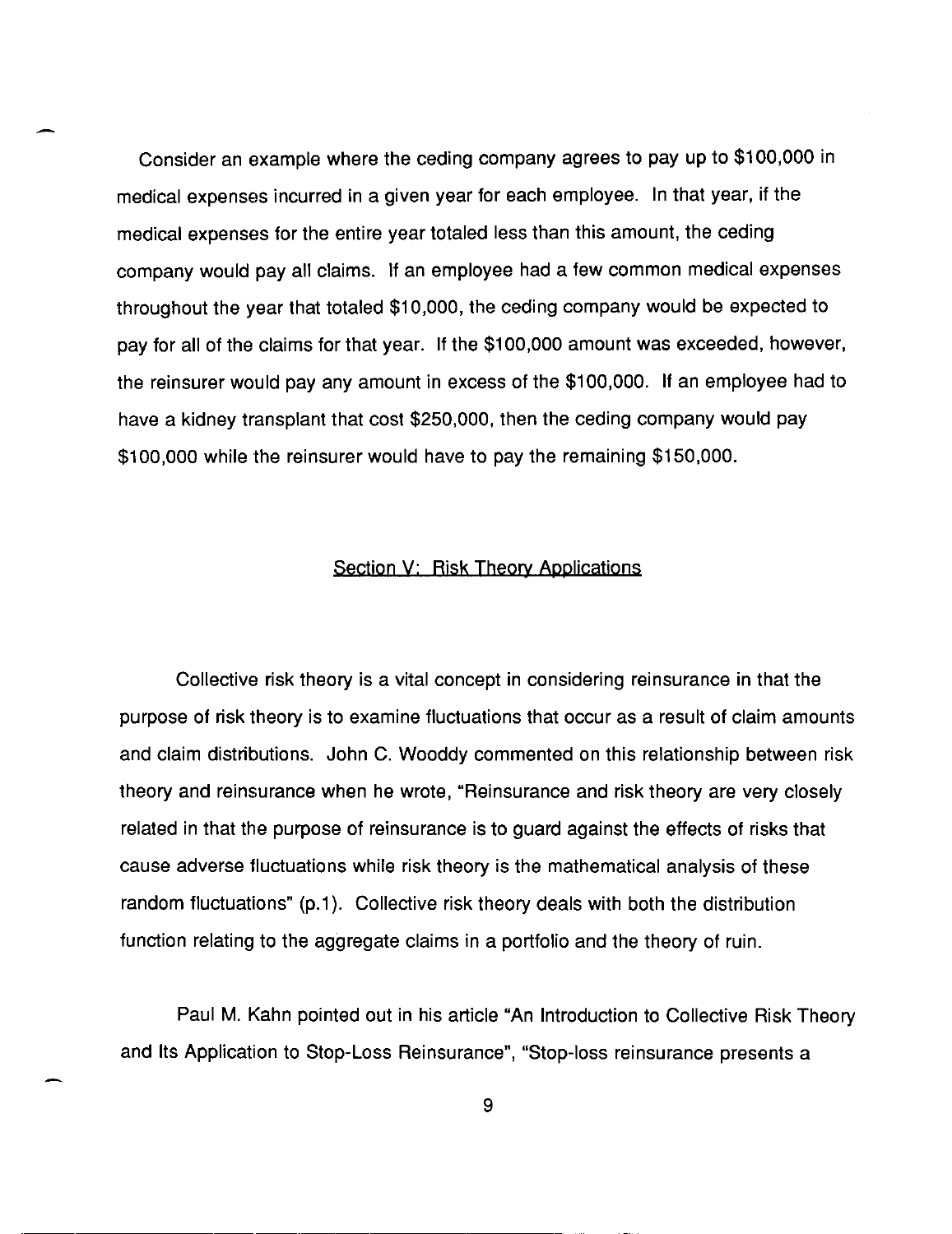natural application for collective risk theory, for such a reinsurance treaty covers the total claims, or a percentage thereof, above a certain fixed amount arising on a portfolio" (p. 400). While it is clear that a stop-loss contract covers any amount above a certain amount agreed upon in advance, it is important to consider this from a mathematical standpoint. The following notation was adapted from the text book Actuarial Mathematics, by Newton Bowers, Hans Gerber, James Hickman, Donald Jones, and Cecil Nesbitt. Consider a deductible amount d, above which the reinsurer will pay all claims, and an amount  $I_d$ , which is the amount that the reinsurer will pay. Then

$$
I_d = 0, \quad \text{for } S \leq d
$$
  
S-d, for S > d

where S represents the total claims in a given period. Therefore, the amount retained by the ceding company would be  $S - I_d$  or

$$
S - I_d = S, \text{ for } S \le d
$$
  
d, for S > d

Since d is the maximum amount that the ceding company would have to pay, the loss is stopped at this point, and thus the name stop-loss is appropriate.

Consider the case where  $F(x)$  is the distribution function for S, the total claims in the given period, and f(x) is the probability density function of S. These functions can then be used to calculate the expected value of the claims that the reinsurer will have to pay, which is the net stop-loss premium assuming a deductible of d. The following four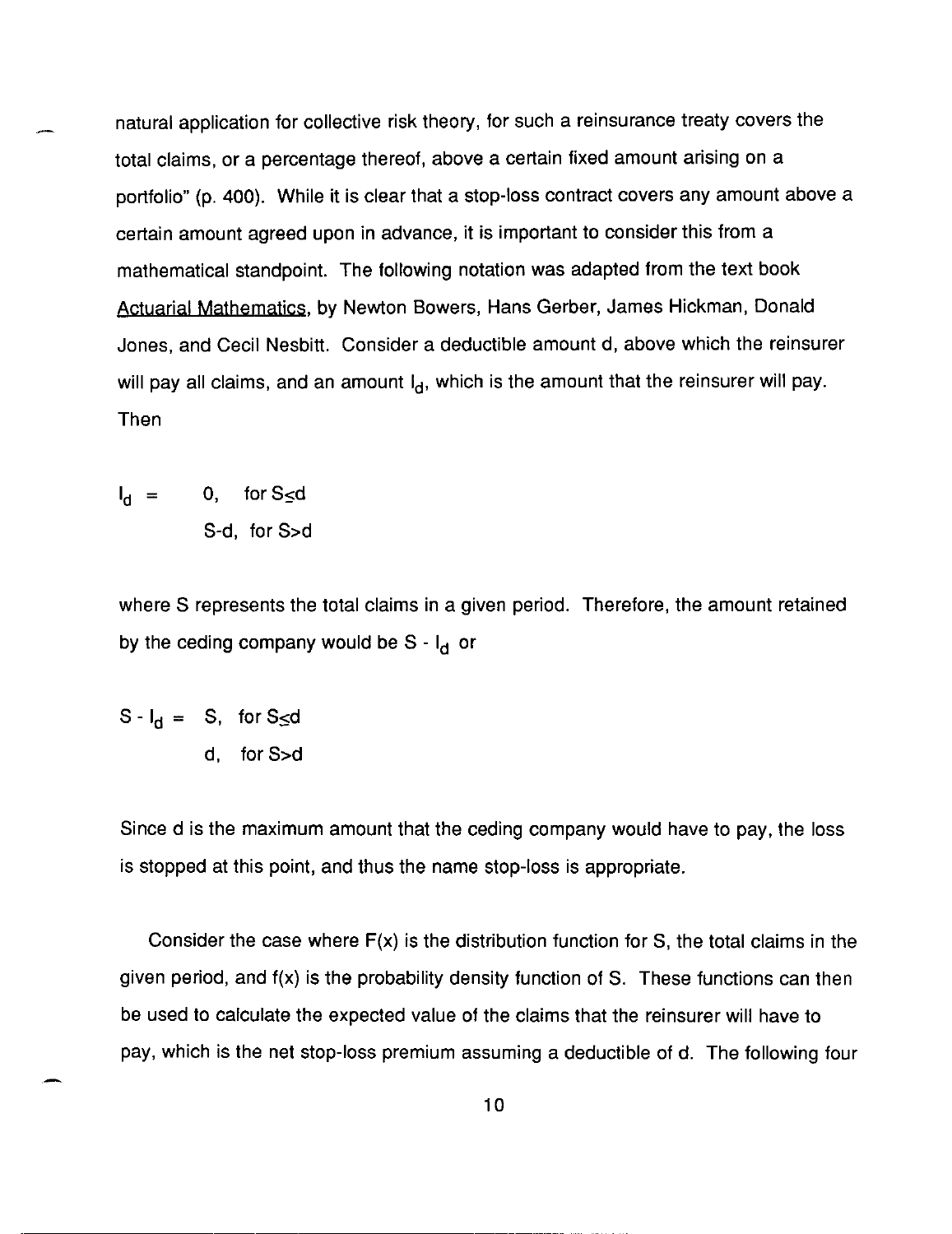formulas can be used to calculate this net premium:

- Formula I:  $E[I_d] = \int \tilde{(x-d)f(x)dx}$ ا د<br>ا
- Formula II:  $E[l_d] = E[S] d + \int d^d(x) f(x) dx$
- Formula III:  $E[I_{d}] = \{1 F(x)\}dx$ "
- Formula IV:  $E[I_d] = E[S] \int_{a}^{d} [1-F(x)]dx$

For discrete distribution functions, the integrals in the above formulas must be replaced by summations. Several other formulas that may be of interest include

$$
E[I_{d+1}] = E[I_d] - [1 - F(d)] \text{ where } E[I_0] = E[S]
$$

 $Var[L_1] = E[L_1^2] - [E[L_1]]^2$ .

It is important to remember that the expected values of the claims of the reinsurer represent only a lower bound to the premium. It will be necessary to include a loading to cover expenses and fluctuations.

To illustrate these points, consider the following applications.

Example I: The amount of aggregate claims is \$100,000 and the deductible amount is \$75,000. Then the amount paid by the reinsurer, I<sub>d</sub>, would be \$25,000 and the amount paid be the ceding company,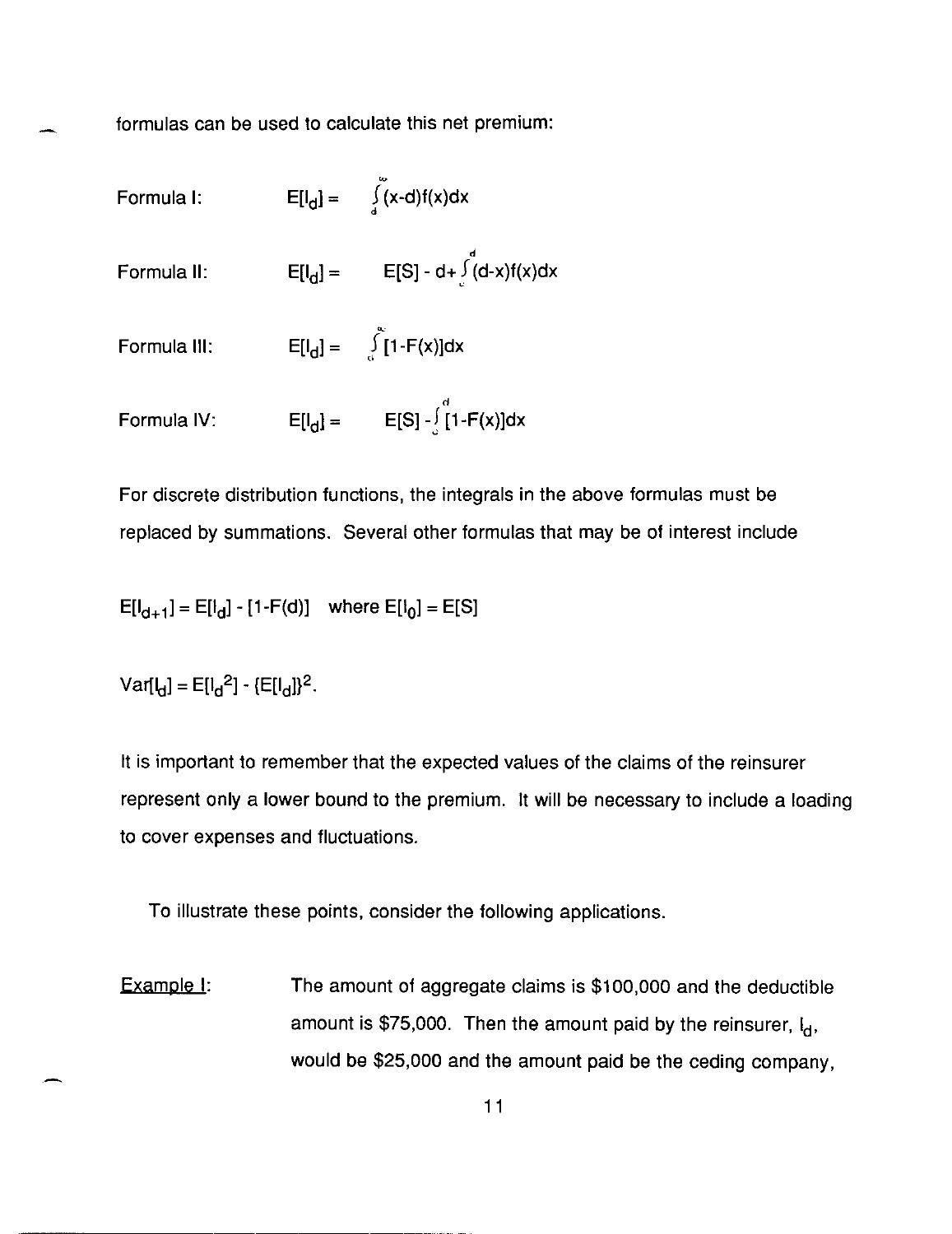$S-I_d$ , would be \$75,000. If the deductible amount were \$200,000, then the reinsurer would pay nothing, and the ceding company would pay the entire \$100,000.

Example II: Consider an example with the following distribution:

| x | <u>f(x)</u> |
|---|-------------|
| 0 | .2000       |
| 1 | .2500       |
| 2 | .1500       |
| 3 | .1750       |
| 4 | .1000       |
| 5 | .0625       |
| 6 | .0625       |

If the deductible were set at  $d = 2$ , then the net premium would be calculated as follows:

$$
E[I2] = \sum_{x=a+t}^{\infty} (x-d)f(x) = \sum_{x=3}^{6} (x-2)f(x)
$$
  
= 1f(3) + 2f(4) + 3f(5) + 4f(6)  
= 1(.175) + 2(.1) + 3(.0625) + 4(.0625) = .8125

This amount is the lower bound for the net premium. It is necessary to consider the variance to take into account loadings that will be necessary.

Var[
$$
\ell_2
$$
] = E[ $\ell_2^2$ ] - {E[ $\ell_2$ ]}<sup>2</sup>  
\nE[ $\ell_2^2$ ] =  $\sum_{x=3}^{6} (x-2)^2 f(x) = 1^2 f(3) + 2^2 f(4) + 3^2 f(5) + 4^2 f(6)$   
\n= 1(.175) + 4(.1) + 9(.0625) + 16(.0625) = 2.1375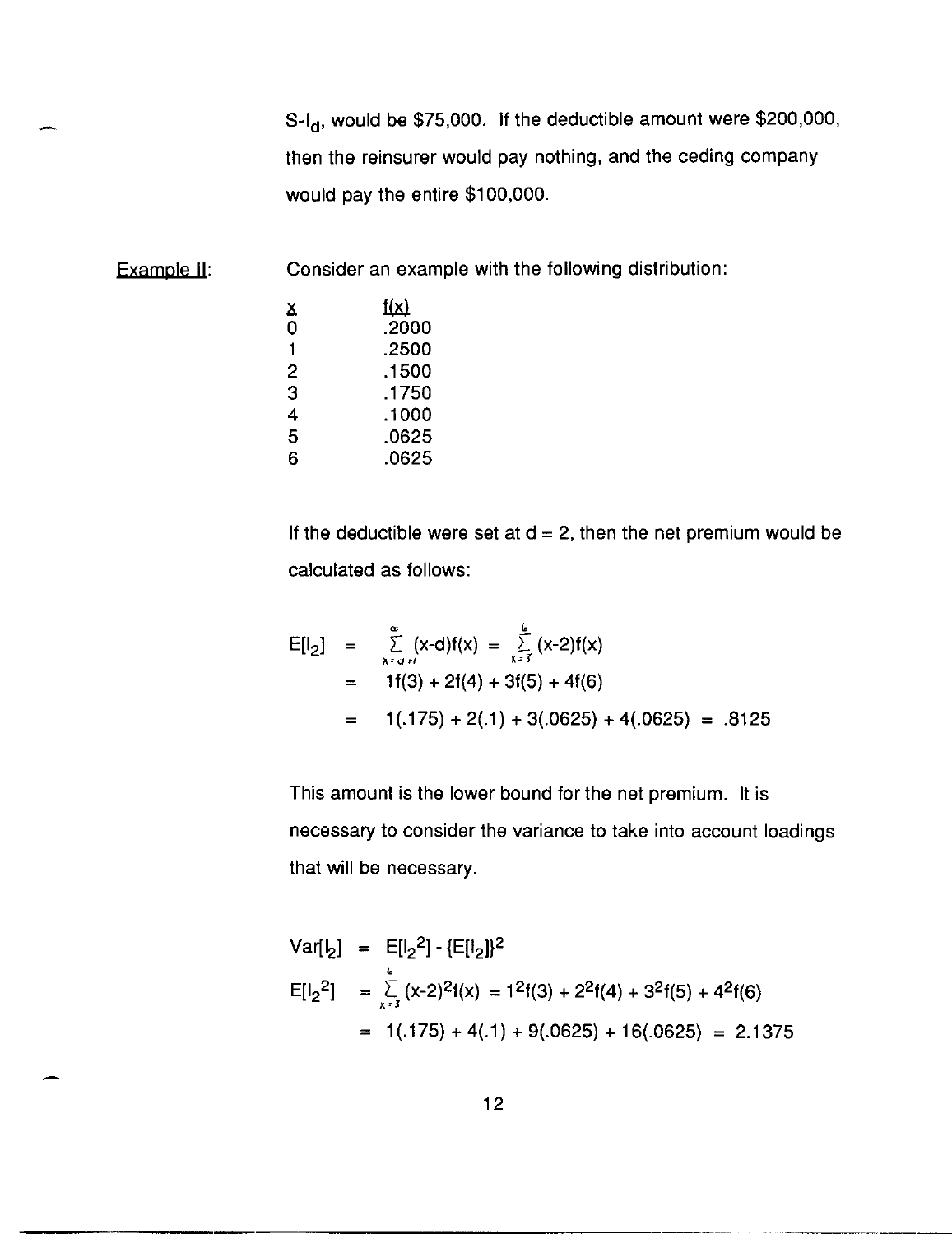# $Var[6] = 2.1375 - (.8125)^{2} = 1.47734375$

It is interesting to consider the relationship between stop-loss reinsurance and experience rating. When considering expenses for a portfolio of group accounts, a general expense for the experience of the entire portfolio is decided upon and charged to the entire portfolio regardless of the individual experience of the group. An experience rating, on the other hand, takes into account the experience of the individual groups and allows for a premium refund. Hans Ammeter describes experience rating in the following manner in his article "Stop Loss Cover and Experience Rating": "The method of Experience Rating provides a second tarification of each single group, leading to a retroactive partial premium refund, depending on the individual claim experience realized in each single group" (p.1). Experience rating therefore encourages the group to have lower claims because if their experience is good they will have lower premiums, or higher dividends.

The following notation is adapted from Actuarial Mathematics. Let the premium refund be denoted by D, the aggregate claims by S, and the gross premium by G. Then the dividend would equal the excess of a fraction of the premium over the claims, or

D = kG - S for S 
$$
\lt kG
$$
  
0 for S > kG  
and E[D] =  $\int_{0}^{kG} (kG - x)f(x)dx$ 

Consider the following equations in illustrating the relationship between experience rating and stop-loss reinsurance: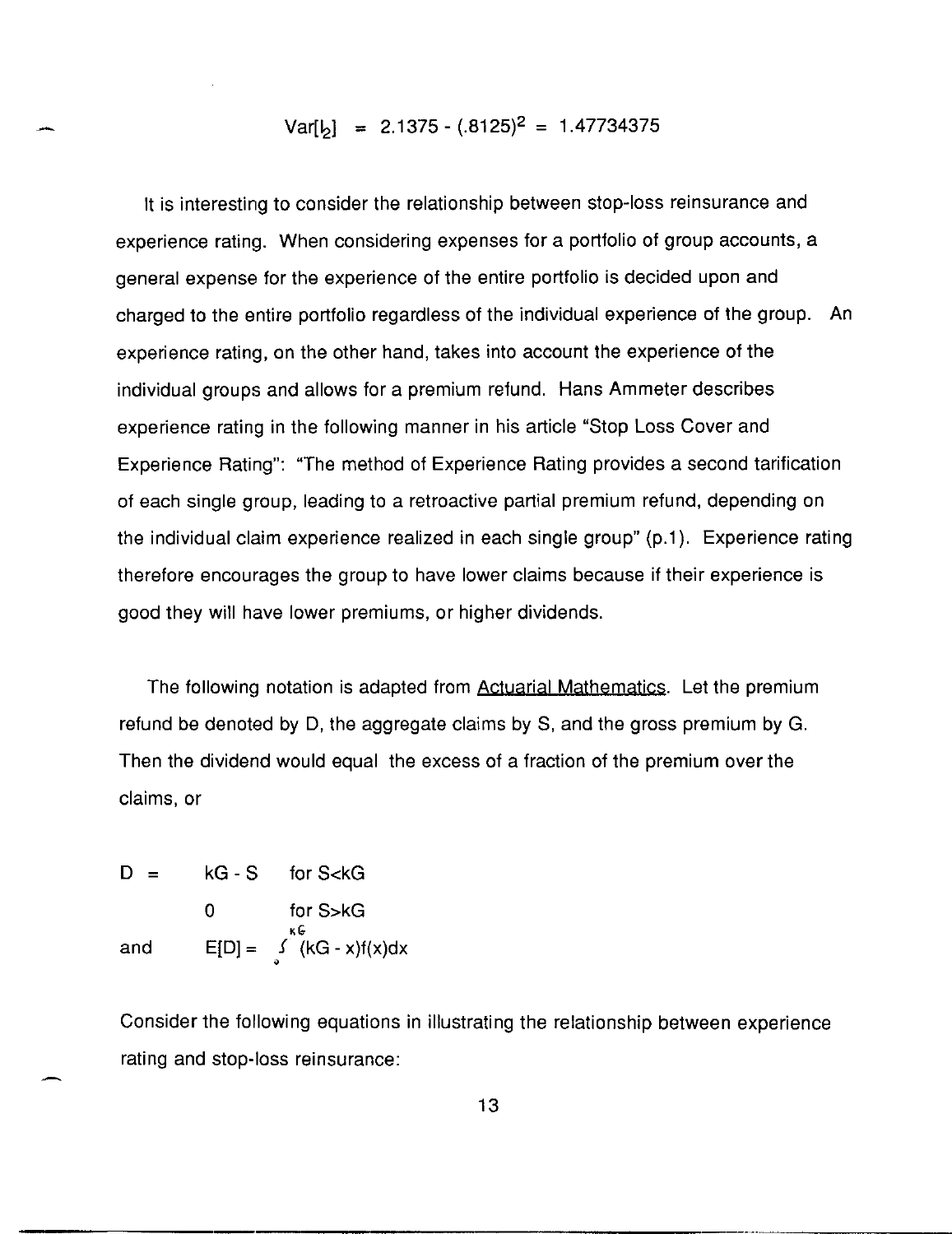$S + D = kG + I_{kG}$  $S + D - G = I_{kG} - (1 - k)G$ 

This is interpreted in Actuarial Mathematics as, "The balance of the claim payments and dividends received over the premium paid is the same as the corresponding balance for a stop-loss contract with deductible kG and stop-loss premium (1 - k)G" (p. 387). It is therefore evident that the theory of experience rating is closely related to the theory of stop-loss reinsurance.

#### Section VI: My Summer Experience With Stop-Loss: A Realistic Application

This summer during my internship with a large midwestern mutual life insurance company I was presented with a project dealing with specific stop-loss reinsurance. The project consisted of studying a manual in which rates for a variety of situations had already been determined and setting up a Lotus spreadsheet that would take into account all of the various situations and output a premium. At that point in my college career I had not yet taken any courses in life contingencies or risk theory. This perspective is therefore less mathematical and deals with stop-loss from an applied standpoint. One reason that I was constructing this program was so that people with a relatively limited knowledge of insurance and rate making could gather the relevant information from a client, input it into the program, and quote a premium to the prospective client. Appendix I, found at the end of the paper, gives an example of all of the information needed in order to find the gross premium. This shows how the net premiums that are figured from the expected values are adjusted for the different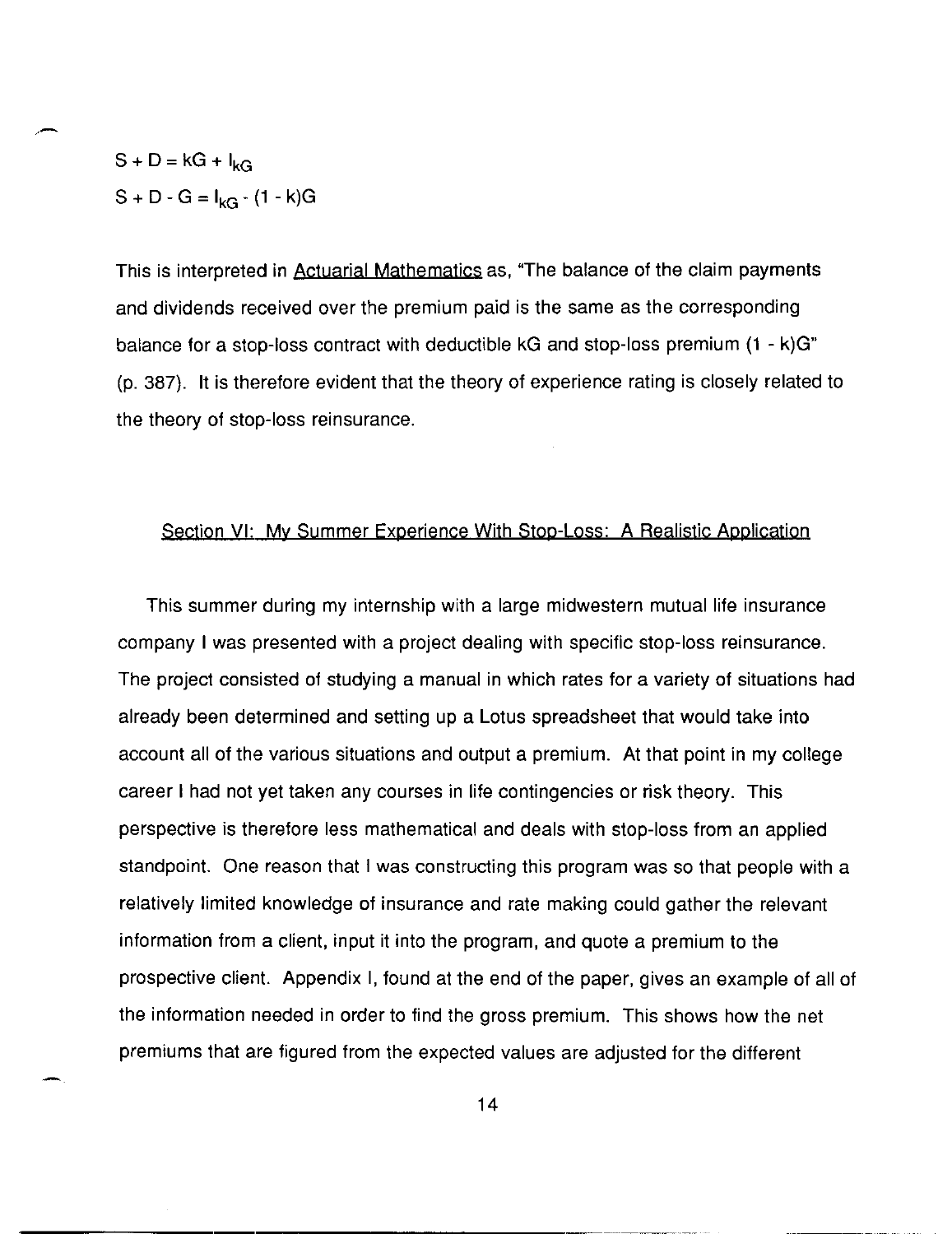situations and used to calculate the gross premium. After the basic rates have been set, there are adjustments that must be made to those rates depending on certain factors concerning the client. My program was designed to take all of these factors into account.

There are a variety of factors that must be taken into account when determining the rates to be charged for each individual employee's coverage under specific stop-loss. One of the main considerations that comes to mind is the amount of specific stop-loss or the deductible amount. The lower the deductible amount, the greater the chance that the reinsurer will have to pay a claim and the higher the premium per employee would be. There is a much greater chance that a particular employee's medical expenses would exceed \$10,000 in one year than that they would exceed \$250,000 in one year. In addition to deciding the point at which the reinsurer will start paying for the claims, it is important to consider the maximum amount for which the reinsurer will be responsible. One million dollars would be a reasonable maximum benefit. These factors deal with clarifying how much of a claim will be paid by the ceding company and how much will be paid by the reinsurer.

Another major factor to consider is the payment period specification. Since specific stop-loss deals with the amount of claims accumulated over a specific time period, it is important to decide on that time period so that it is clear as to who is responsible for paying the claim.

Consider a situation in which the deductible amount is \$100,000 and the specified period is one year, beginning on January 1, 1989. If a claim for \$60,000 is incurred on June 1,1989 and a claim for \$50,000 is incurred on December 31, 1989, the ceding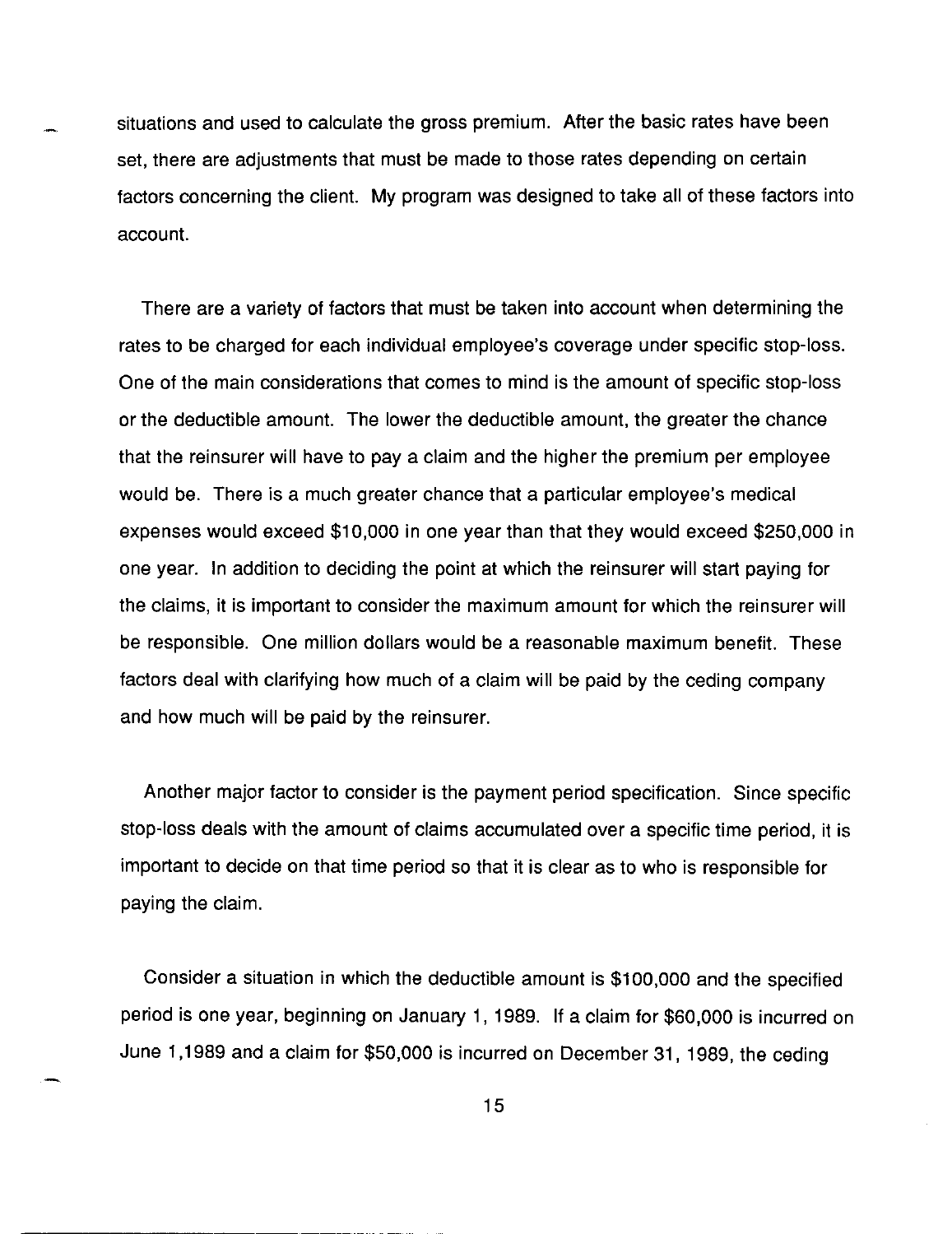company would be responsible for paying \$100,000 while the reinsurer would have to pay \$10,000. If the second claim had been incurred on January 1, 1990, however, the amount of the claims for the year of 1989 would have totaled only \$60,000, which is not in excess of the \$100,000 deductible amount, and the reinsurer would not have to payout any money in that particular year. It is therefore very important to specify the exact period of time involved.

Some common examples of payment periods include Incurred in Twelve Months and Paid in Twelve Months, Incurred in Twelve Months and Paid in Fifteen Months, Incurred in Twelve Months and Paid in Eighteen Months, and Incurred in Twelve Months and Paid in Twenty-four Months. In these cases, "incurred" refers to the date of service rather than the date of disability or admission. In most cases, the claims must be incurred in a one year period, but the claim does not have to be paid right away. Usually a period of between three months to a year is provided in which to pay the claim in order to provide a reasonable amount of time to process the claim.

Certain factors about the employees must be considered in determining the rates for specific stop·loss. One factor involves whether the employee wants just employee coverage or composite dependent coverage. The rates would be more if the employee wished to cover his or her entire family under the plan rather than just himself or herself. Another factor to consider concerning the employee is the maximum amount that the employee would have to payout of his or her own pocket before any coverage would start. The lower this amount, the higher the specific stoploss rates would be. A reasonable out-of-pocket maximum would be \$1000.

Some factors concerning characteristics of the ceding company that is offering this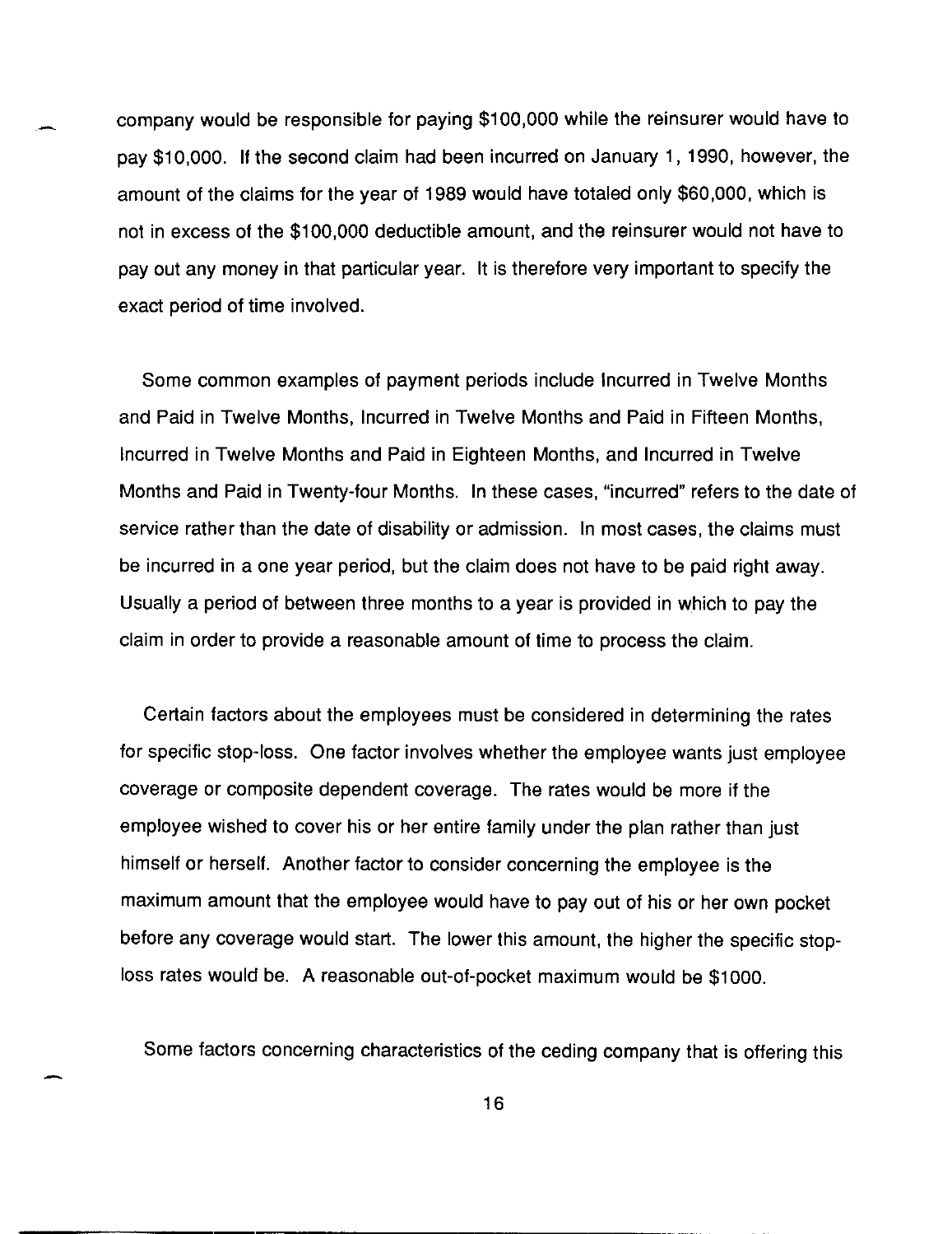group insurance to its employees must also be considered. The area in which the company is located must be considered in determining rates. In certain areas of the country, medical expenses are much higher than others. Medical expenses in New York City would be expected to be much higher than those in Muncie, Indiana. The rates charged for employees of a business in a certain area should reflect the relative degree of medical expenses in that area. Also, the age and sex distributions of the employees of the company must be considered. Underwriting for group insurance is generally not as specific as that for individual insurance, but the overall age and sex distribution can be a consideration. In general, men and older people tend to have a greater number of large medical expenses. However, the age of the employee does not affect the dependent rate since the risk of the dependent offsets the risk of the employee at different ages. In other words, when the employee is at an age in which the risks are statistically low, typically the dependent is at an age in which the risks are statistically high, and vice versa. The reinsurer should also consider whether the ceding company employs managed care. A company that uses managed care rather than traditional care takes the time to check and follow up on claims to ensure that they are valid. Managed care involves the use of pre-admission certification and concurrent review. The use of managed care would therefore reduce the net rates because of the effect on the length of hospital stays.

Various provisions offered by the ceding company to the employees may also affect the rates. One such provision is the actively at work provision. Under this provision, a person that is not at work because of disability at the time the policy begins will not be covered. However, this condition is sometimes waived in order to attract business, especially for large group cases. This provision must therefore be taken into account since some companies choose to waive it. Another provision to consider is if the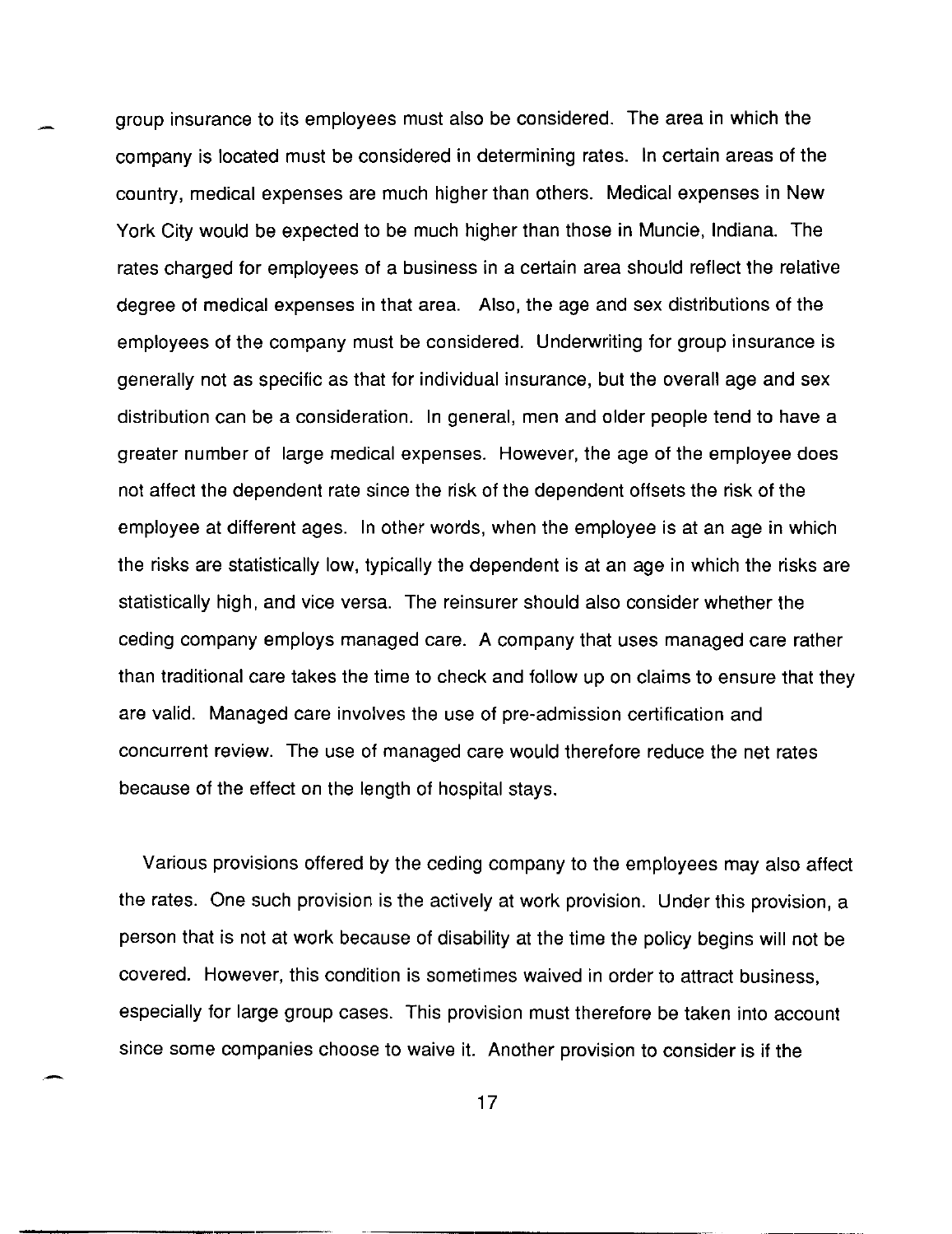ceding company offers extended benefits to its employees. If the company offers extended benefits, it would be necessary to increase the net rates. This provides continued coverage during the next policy year for disabled employees after the group has ended. Therefore it would be an added expense even after the termination of the reinsurance.

Several other miscellaneous factors must also be considered. Since all policies will not have the same starting date, it is important to take into account trend factors. Trend factors take into account that adjustments must be made for various starting dates in order to take into account changes in medical costs and technology. Since it is probable that all policies will not begin on January 1, it is important to consider the trend factors involved with other starting dates. There must also be some consideration given to loadings for expenses incurred by the reinsurer in writing the policy for the ceding company. The following is an example of an equation that can be used for this purpose:

Gross Premium = (Net Premium + Fixed Expenses) / 
$$
(1 - %Premium Expenses)
$$

Several examples will help to clarify this point. Consider an example where the net premium is calculated to be \$300 and the fixed expense for that individual is \$70. The percent of premium expense for this individual is shown to be 40%. The gross premium for this employee would be calculated as follows:

Gross Premium = 
$$
(300+70)/(1-4) = (370)/(.6) = $616.67
$$

Consider another individual with a net premium of \$300 and a fixed expense of \$70,

-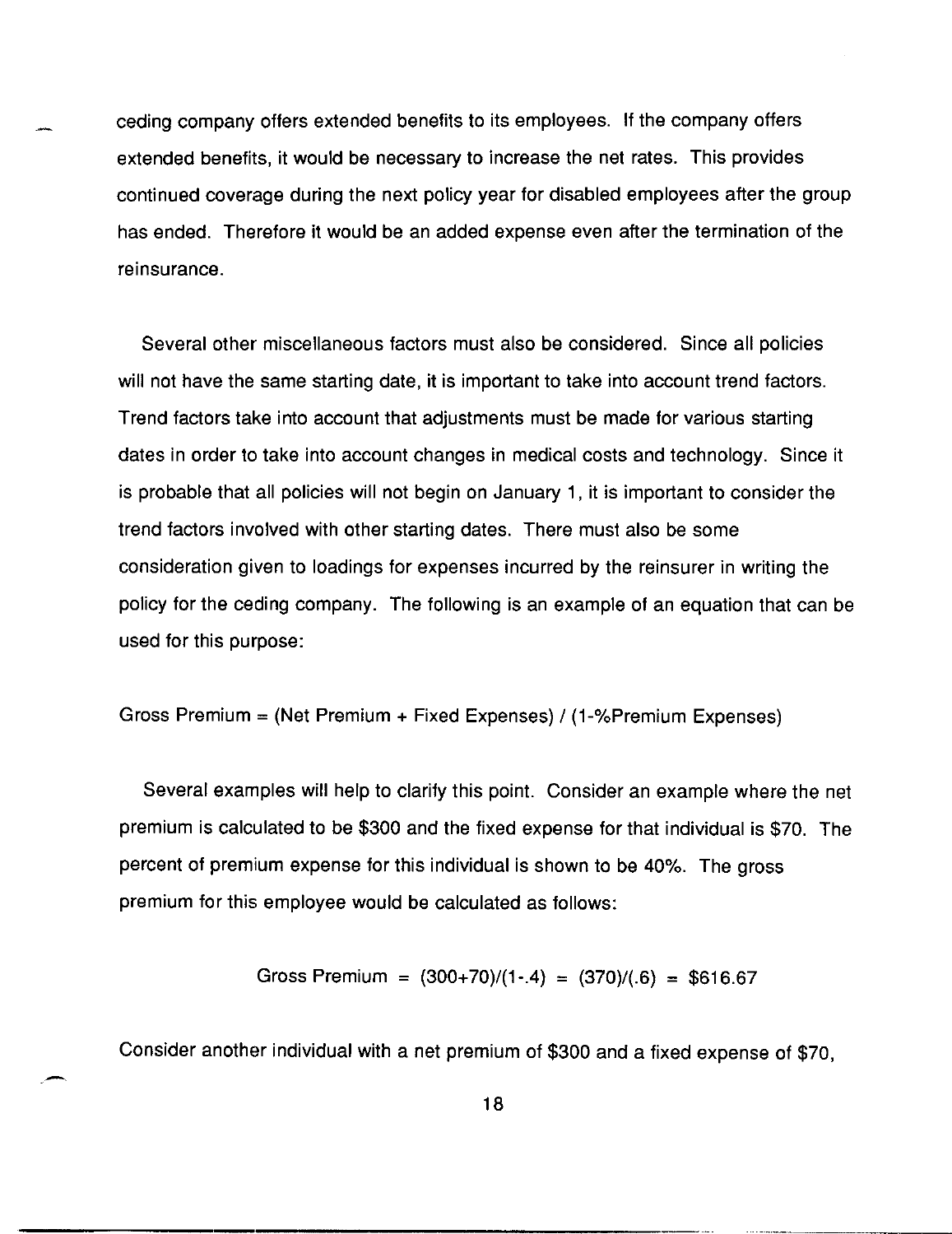but with a percent of premium expense of only 10%. The gross premium for this individual would be \$411.11, as shown in the following calculation:

Gross Premium = 
$$
(300+70)/(1-.1) = (370)/(.9) = $411.11
$$

Another individual with a \$300 premium, a \$10 fixed expense, and a percent of premium expense of 5% would have a gross premium of only \$326.32, as shown in the following calculation:

Gross Premium = 
$$
(300+10)/(1-.05) = (310)/(.95) = $326.32
$$

The fixed expenses and percent of premium expenses will vary depending on the characteristics of the policy and the individual insurance company. Fixed expenses include expenses that remain fixed no matter how much business is written, and do not vary by the amount of the policy. Examples of fixed expenses include rent, heating, and maintenance expenses. The percent of premium expense, on the other hand, is directly related to the expenses incurred by writing a particular policy. Examples of factors affecting the percent of premium expense would be the administrative expenses and commissions relating to writing a particular policy.

A final factor to consider is whether or not there is a partial first year. Usually, stoploss periods are easiest to record and keep track of if they follow the calender year. This means that they would start on January first of the year in question. However, sometimes a company will want to start coverage later in the year for the first year and then, when January first of the next year arrives, they will want to start the stop-loss from that date. For example, a company may decide that they need stop-loss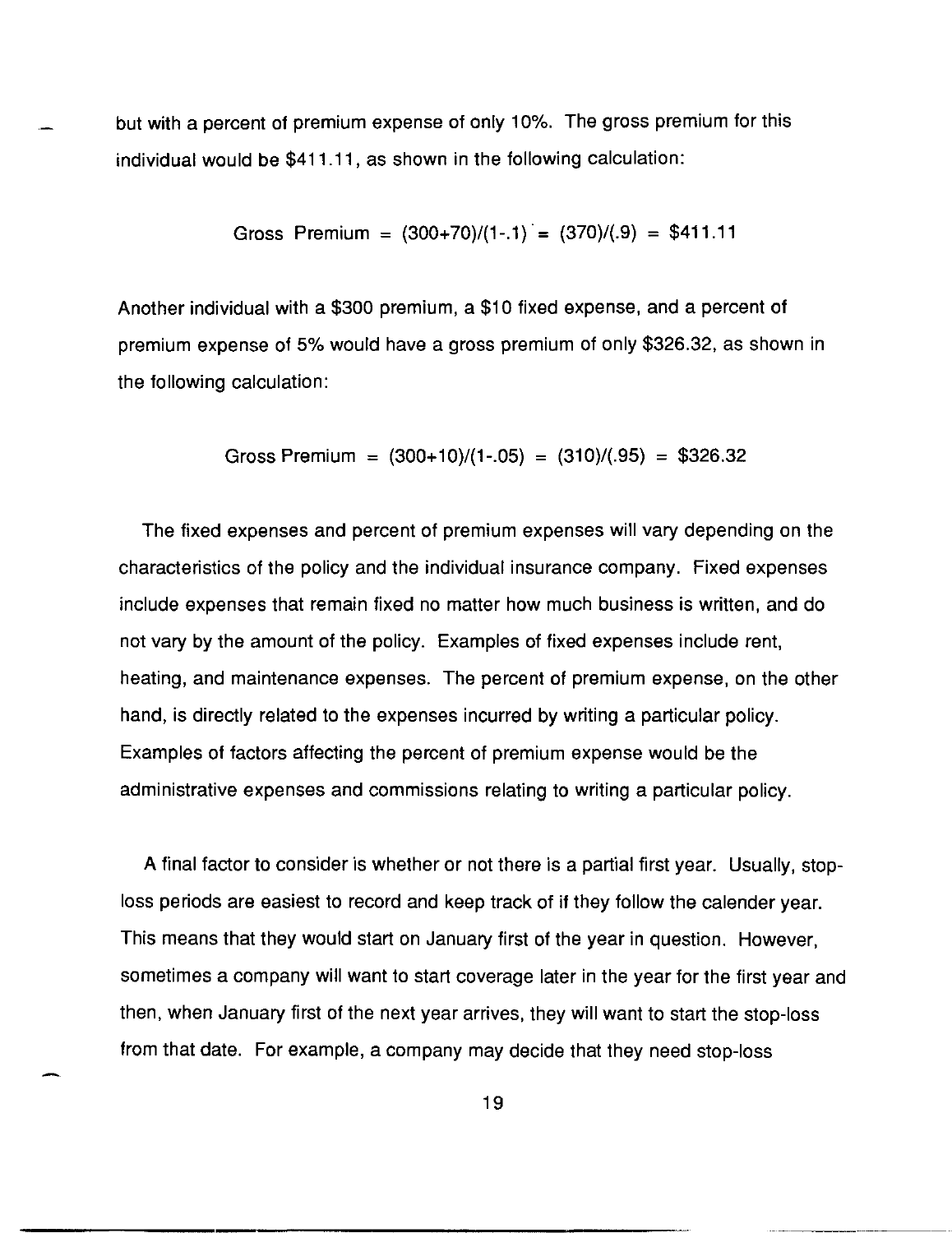coverage in June of a particular year. However, in January they may want to obtain a policy of coverage that begins on January first of that year so that the coverage corresponds to the calender year. The coverage from June until January is considered a partial first year. The net premium would be lower for a partial first year because the chance of claims reaching the deductible amount is less for a partial year than for a full year.

Once all of these factors have been considered, it is possible to input this information into the program and receive a page of output that contains all of the relevant information and the final premium rate. Appendix II is an example of the output page that resulted from running this Lotus program.

#### Section VII: Conclusion

The purpose of this paper was to take the information that I had gained this summer, and broaden my knowledge of stop-loss reinsurance in light of risk theory. I first considered the basic theory of reinsurance, retention limits, and non proportional reinsurance. I then examined the mathematics of stop-loss reinsurance and how stoploss premiums are calculated. Only at this point was I able to see how my experience with stop-loss this summer fit into this whole idea by adjusting these net premiums to come up with a final premium rate to quote to a client.

My working with stop-loss this summer is analogous to starting a book by reading the final chapter. I found the final chapter so interesting that I worked throughout the year to start at the beginning of the book and fill in the rest of the information. Writing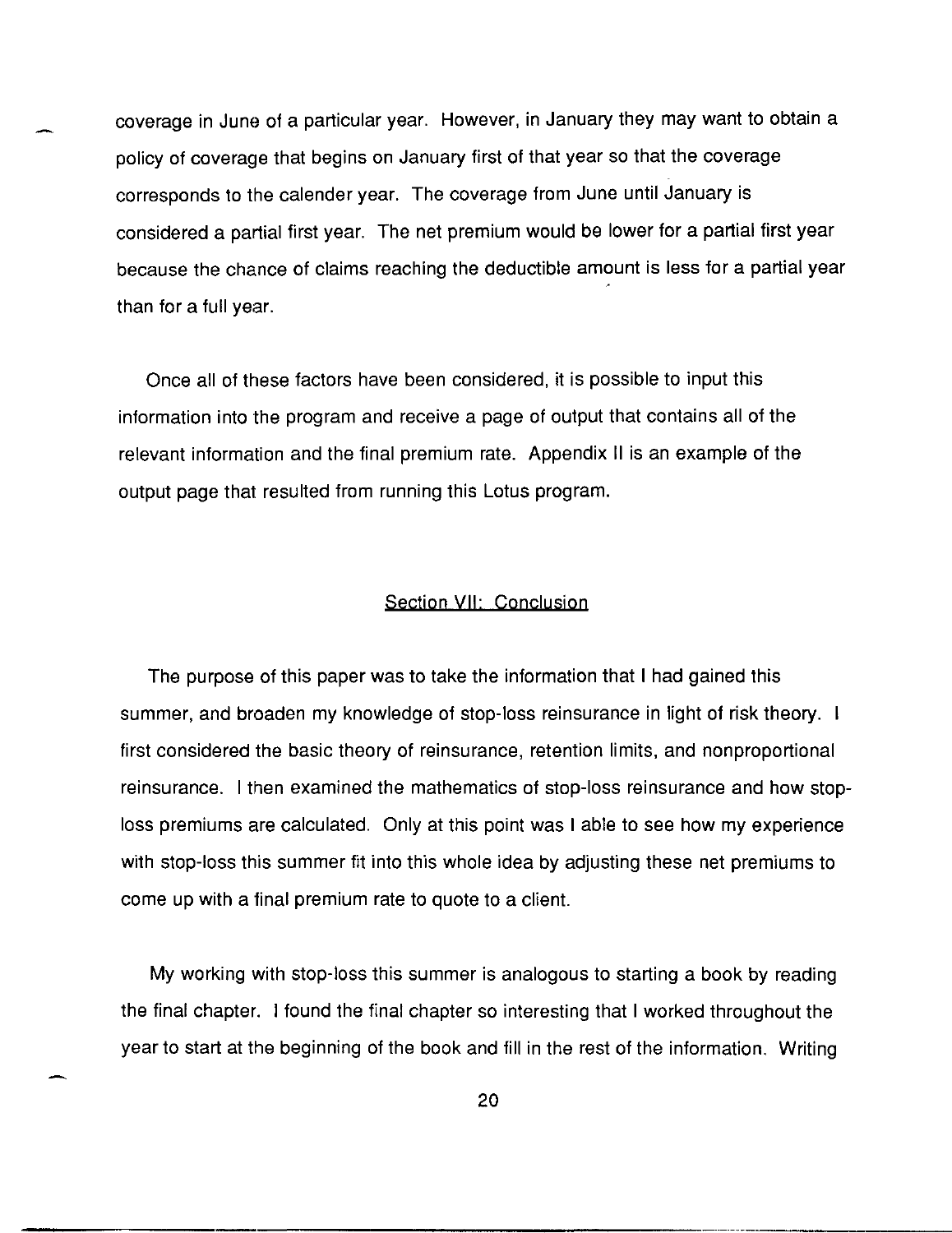this paper has been a satisfying learning experience since I now feel that the entire book fits together. Hopefully sometime in the future I can continue my study of stoploss reinsurance and add a chapter of my own.  $\hat{\mathbf{r}}$ 

 $\mathcal{A}$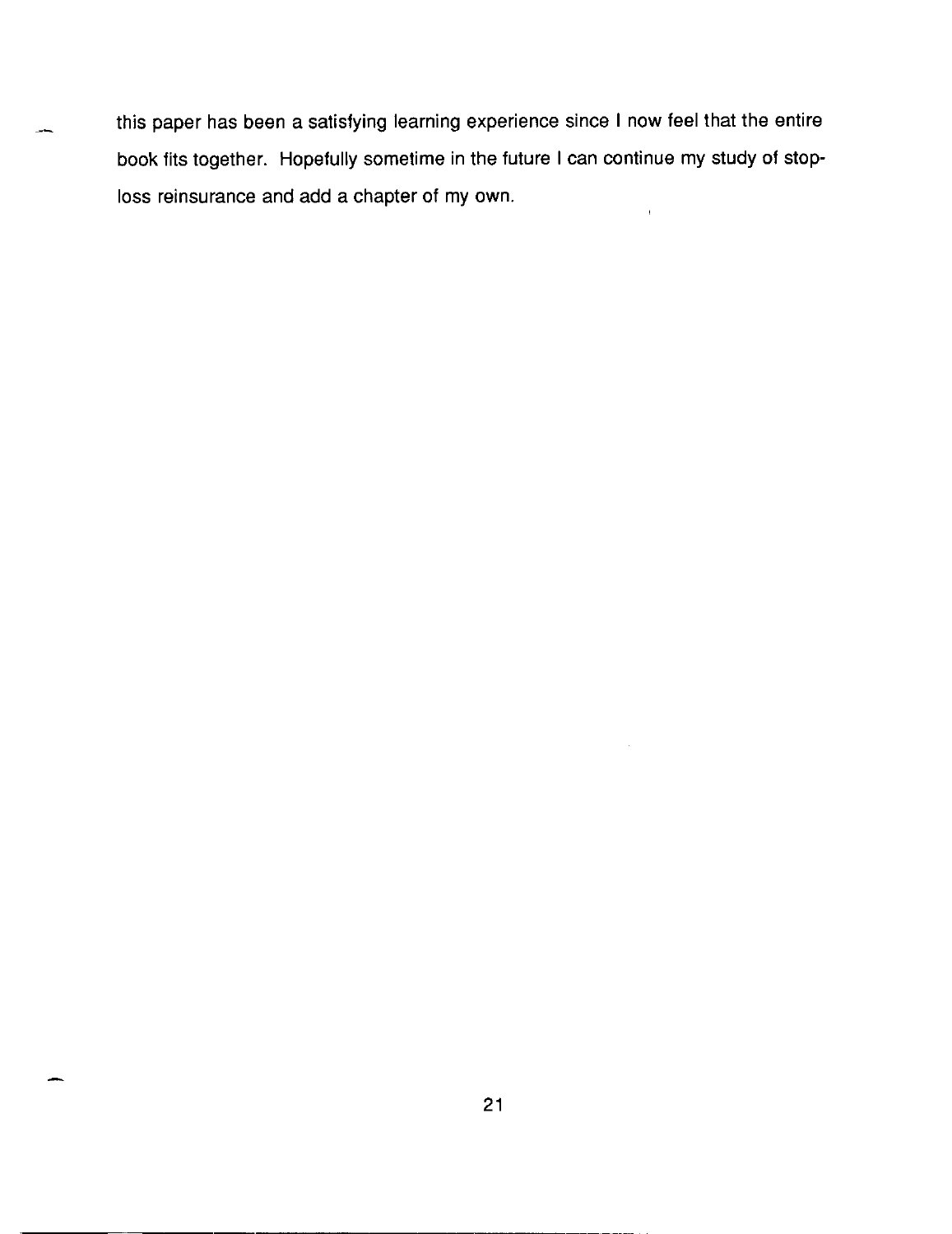$An part is I$ 

|                                                                                                                                                                                          | Appeneix 1             |                                               |        |                    |
|------------------------------------------------------------------------------------------------------------------------------------------------------------------------------------------|------------------------|-----------------------------------------------|--------|--------------------|
|                                                                                                                                                                                          |                        | SPECIFIC STOP LOSS RATE CALCULATION WORKSHEET |        | Cell<br>Address    |
| Client Name:                                                                                                                                                                             |                        |                                               |        | A6                 |
| Prepared by: (your name)                                                                                                                                                                 |                        |                                               |        | A10                |
| Area: (A, B, C, D, E, F, G, H, I, J, K, or L)                                                                                                                                            |                        |                                               |        | A15                |
| Actively at Work Provision:                                                                                                                                                              |                        |                                               |        | A20                |
| $(1 = In Effect, 2 = Waiver)$                                                                                                                                                            |                        |                                               |        |                    |
| Amount of Specific Stop Loss - Deductible Amount: $\frac{1}{1}$                                                                                                                          |                        |                                               |        | A26                |
| Please enter one of these values without commas.<br>$(5,000; 10,000; 15,000; 20,000; 25,000; 30,000; 40,000; 50,000;$<br>60,000; 75,000; 100,000; 125,000; 150,000; 200,000; or 250,000) |                        |                                               |        |                    |
| Payment Period:                                                                                                                                                                          |                        |                                               |        | A36                |
| $(1 = Incurrent in 12, Paid in 12)$<br>$(2 =$ Paid in 12 - Only valid when Actively                                                                                                      |                        |                                               |        |                    |
| at Work Provision is Waived)<br>$(3 = Incurrent in 12, Paid in 15)$                                                                                                                      |                        |                                               |        |                    |
| $(4 = Incurred in 12, Paid in 18)$                                                                                                                                                       |                        |                                               |        |                    |
| $(5 = Incurred in 12, Paid in 24)$                                                                                                                                                       |                        |                                               |        |                    |
| $(6 = Incurrent in 12, Unlimited)$                                                                                                                                                       |                        |                                               |        |                    |
| Out-of-Pocket Maximum: (Base Rate - \$1,200)                                                                                                                                             |                        |                                               |        | A41                |
| Maximum Benefit: $(Base Rate - $1,000,000)$                                                                                                                                              |                        |                                               |        | A46                |
| Please enter one of these values without commas.<br>$(250,000; 500,000; 1,000,000; or 2,000,000)$                                                                                        |                        |                                               |        |                    |
|                                                                                                                                                                                          |                        |                                               |        |                    |
| Are extended benefits offered (Y or N):                                                                                                                                                  |                        |                                               |        | A51                |
| Age/Sex Distribution:                                                                                                                                                                    |                        |                                               |        |                    |
|                                                                                                                                                                                          |                        | Number of Lives                               |        |                    |
|                                                                                                                                                                                          | Age                    | Male                                          | Female |                    |
|                                                                                                                                                                                          | $30$                   |                                               |        | C60 D60            |
|                                                                                                                                                                                          | $30 - 34$              |                                               |        | C61 D61            |
|                                                                                                                                                                                          | $35 - 39$<br>$40 - 44$ |                                               |        | C62 D62<br>C63 D63 |
|                                                                                                                                                                                          | $45 - 49$              |                                               |        | C64 D64            |
|                                                                                                                                                                                          | $50 - 54$              |                                               |        | C65 D65            |
|                                                                                                                                                                                          | $55 - 59$              |                                               |        | C66 D66            |
|                                                                                                                                                                                          | $60 - 64$              |                                               |        | C67 D67            |
|                                                                                                                                                                                          | $65 - 69$              |                                               |        | C68 D68            |
|                                                                                                                                                                                          | 70 & over              |                                               |        | C69 D69            |
|                                                                                                                                                                                          |                        |                                               |        |                    |
| Month of Starting Date: (January - December)                                                                                                                                             |                        |                                               |        | A74                |
| Is there a partial first year $(Y \text{ or } N)$ :                                                                                                                                      |                        |                                               |        | A78                |
| Traditional vs. Managed Care Plan:                                                                                                                                                       |                        |                                               |        | A82                |
| $(1 = \text{Traditional Plan}, 2 = \text{Managed Care Plan})$                                                                                                                            |                        |                                               |        |                    |
| .mount of Fixed Expenses:                                                                                                                                                                |                        |                                               |        | A86                |
| Percentage of Premium Expenses (Decimal Form):                                                                                                                                           |                        |                                               |        | A90                |

 $\mathcal{L}^{\mathcal{L}}$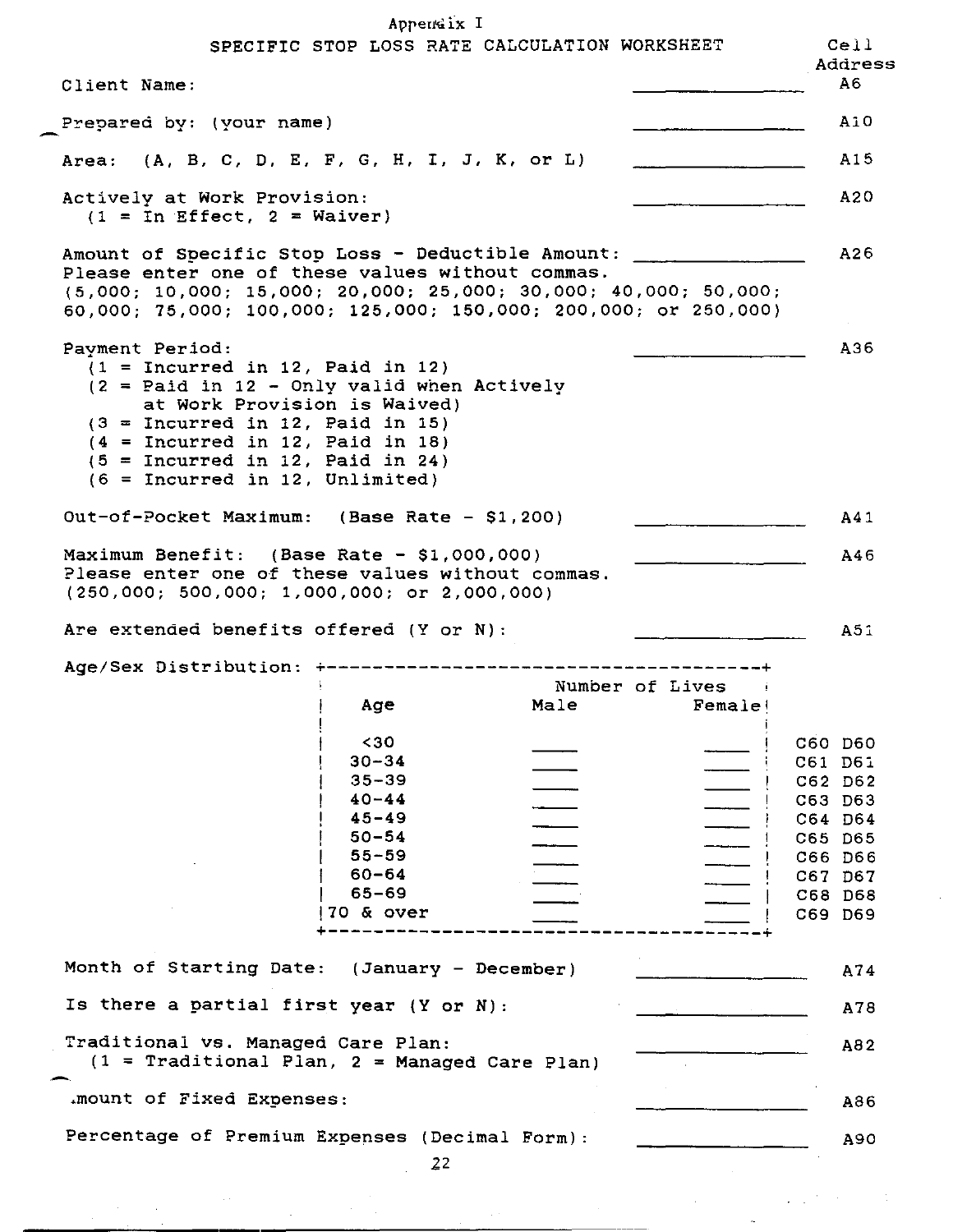## Appendix II

## SPECIFIC STOP LOSS RATE CALCULATION

#### EMPLOYERS NATIONAL

|                                                                                                                                                                                                        |                                   | <b>EMPLOYEE</b> | COMPOSITE<br>DEPENDENT           |
|--------------------------------------------------------------------------------------------------------------------------------------------------------------------------------------------------------|-----------------------------------|-----------------|----------------------------------|
| BASE RATE                                                                                                                                                                                              |                                   |                 |                                  |
| $AREA =$<br>ACTIVELY AT WORK PROVISION<br>AMOUNT OF SPECIFIC STOP LOSS                                                                                                                                 | $\mathbf{A}$<br>IN EFFECT<br>5000 |                 |                                  |
| (DEDUCTIBLE AMOUNT)<br>PAYMENT PERIOD<br>$(12/15$ MUST BE USED TO<br>CALCULATE THE BASE RATE FOR<br>12/18, 12/24, AND UNLIMITED)<br>NO PARTIAL FIRST YEAR                                              | 12/12                             |                 |                                  |
| BASE RATE                                                                                                                                                                                              |                                   | 16.01           | $2^{\degree}$ , 49               |
| ADJUSTMENTS                                                                                                                                                                                            |                                   |                 |                                  |
| OUT-OF-POCKET MAXIMUM                                                                                                                                                                                  | 1,200                             | 0.00            | $0 - 0.0$                        |
| MAXIMUM BENEFIT                                                                                                                                                                                        | 1,000,000                         | 0.00            | $G \cup O O$                     |
| ADJUSTED RATE #1<br>(BASE RATE)+(OUT-OF-POCKET<br>MAXIMUM ADJUSTMENT)<br>+(MAXIMUM BENEFIT ADJUSTMENT)                                                                                                 |                                   | 16.01           | 2749                             |
| EXTENDED BENEFITS FACTOR                                                                                                                                                                               |                                   | 7.000           | -1.000                           |
| AGE/SEX FACTOR                                                                                                                                                                                         |                                   | 1.000           | 1.000                            |
| PAYMENT PERIOD FACTOR FOR                                                                                                                                                                              | 12/12                             | 1.000           | $\pm 0.000$                      |
| TREND FACTOR - STARTING MONTH - JULY                                                                                                                                                                   | $YEAR - 1989$                     | 1.000           | 1.000                            |
| ADJUSTMENT FOR                                                                                                                                                                                         | TRADITIONAL PLAN                  | 1.000           | 1.000                            |
| ADJUSTED RATE #2<br>(ADJUSTED RATE #1) $\times$ (EXTENDED<br>BENEFIT FACTOR) x (AGE/SEX FACTOR) x<br>(PAYMENT PERIOD FACTOR) $\times$ (TREND FACTOR) $\times$<br>TRADITIONAL/MANAGED CARE PLAN FACTOR) |                                   | 16.01           | 21.49                            |
| FIXED EXPENSES<br><b><i>RPREMIUM EXPENSE</i></b>                                                                                                                                                       | $\circ$<br>0.0%                   |                 |                                  |
| FINAL RATE                                                                                                                                                                                             |                                   | 16.01           | 21.49                            |
| $(ADJ RATE H2+FIX EXP)/(1-8PREM EXP)$                                                                                                                                                                  |                                   | ======          | $\equiv$ as $\equiv$ as $\equiv$ |
|                                                                                                                                                                                                        |                                   |                 |                                  |

Prepared by PATTI WARDER J8/18/89